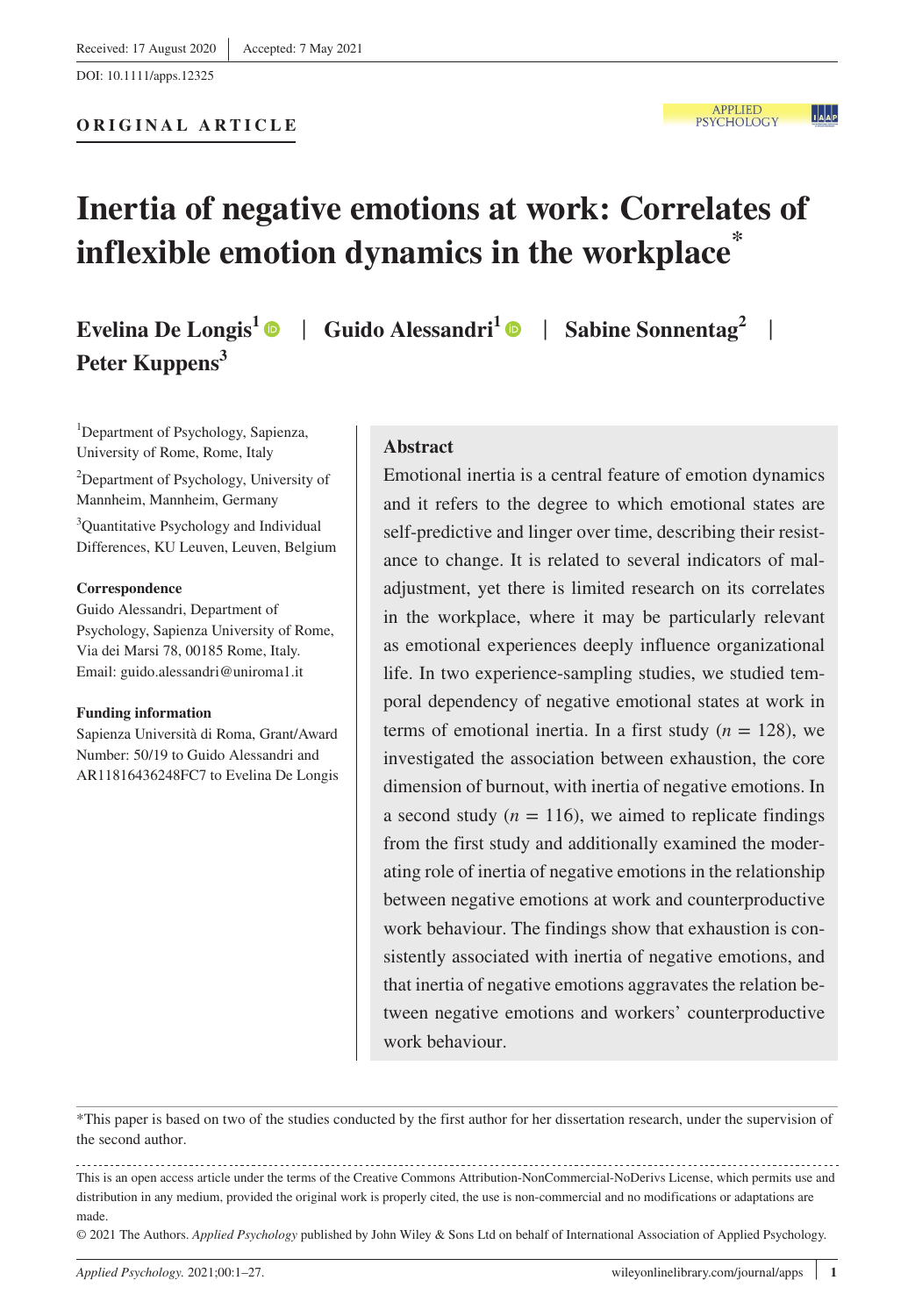counterproductive work behaviour, emotion dynamics, emotional inertia, exhaustion, negative emotions

# **INTRODUCTION**

Emotions refer to affective reaction to significant events that are linked to individuals' behaviour tendencies (Barsade & Gibson, 2007; Frijda, 2006). A key characteristic of emotions is their dynamic nature (Ashkanasy, 2003), as they are, by definition, intra-individual and dynamic phenomena that are relatively short-lived (e.g. Barsade & Gibson, 2007; Frijda, 2006). Whereas the pervasive role of emotions in organizational life has been neglected for a long time, in recent years, an increasing number of studies have investigated emotion dynamics at work, suggesting the value of understanding predictors and outcomes of fluctuations in emotional states (e.g. Clark et al., 2018; Dalal et al., 2009; Judge et al., 2006; Miner & Glomb, 2010; Rothbard & Wilk, 2011). A large number of studies, in fact, have underlined the relevance of investigating if and how feelings change in order to better evaluate and understand individuals' psychological wellbeing (see Houben et al., 2015).

In this paper, we focus on a core component of emotion dynamics, namely emotional inertia (Kuppens et al., 2010). Emotional inertia indicates the extent to which affective experiences are slow to change, or the likelihood of remaining in a particular emotional state, with low levels reflecting higher tendency to change and high levels reflecting higher self-predictability (Kuppens et al., 2010). Changing in response to events and regulatory efforts represents a key function of emotion dynamics (e.g. Frijda, 2006; Kuppens et al., 2010): High levels of inertia may suggest that emotions have become disconnected from internal (e.g. emotion regulation efforts) and/or external contingencies (e.g. events or environmental changes; Kuppens et al., 2010) therefore becoming dysfunctional (Koval et al., 2016; Kuppens et al., 2010). For example, an individual high in emotional inertia may get stuck in feeling angry or anxious at work due to impaired emotion regulation abilities. An individual low in emotional inertia, instead, will easily recover from negative emotions. So far, a large body of literature has posited inertia of negative emotions among major determinants of psychological maladjustment in the general population (Houben et al., 2015; Koval et al., 2016; Kuppens et al., 2010), however, despite repeated calls to investigate temporal dynamic features of emotional states and their association with workplace outcomes (Dalal et al., 2020; Diener et al., 2020), little is known if and how it matters in the work setting.

Building on extensive research in affect literature, this paper thus aims at contributing to the organizational literature by taking a within-person perspective to investigate how (a) exhaustion—the core component of burnout syndrome—may affect the temporal dynamics of negative emotions at work, making them more persistent over time and resistant to change (i.e. high emotional inertia) and how (b) inertia of negative emotions may be related to organizational behaviour, by contributing to create the conditions for engaging in counterproductive work behaviour. Specifically, we apply principles of Conservation of Resources theory (COR; Hobfoll, 1989) to propose that exhaustion moderates the association between adjacent measures of negative emotions, so that it will be stronger for workers high in exhaustion. Furthermore, moving from Spector and Fox's (2002) emotion centered model, we test the moderating role of emotional inertia in the dynamic association between negative emotions and extra-role behaviours. In the following paragraphs, we develop and provide theoretical evidence for our hypotheses.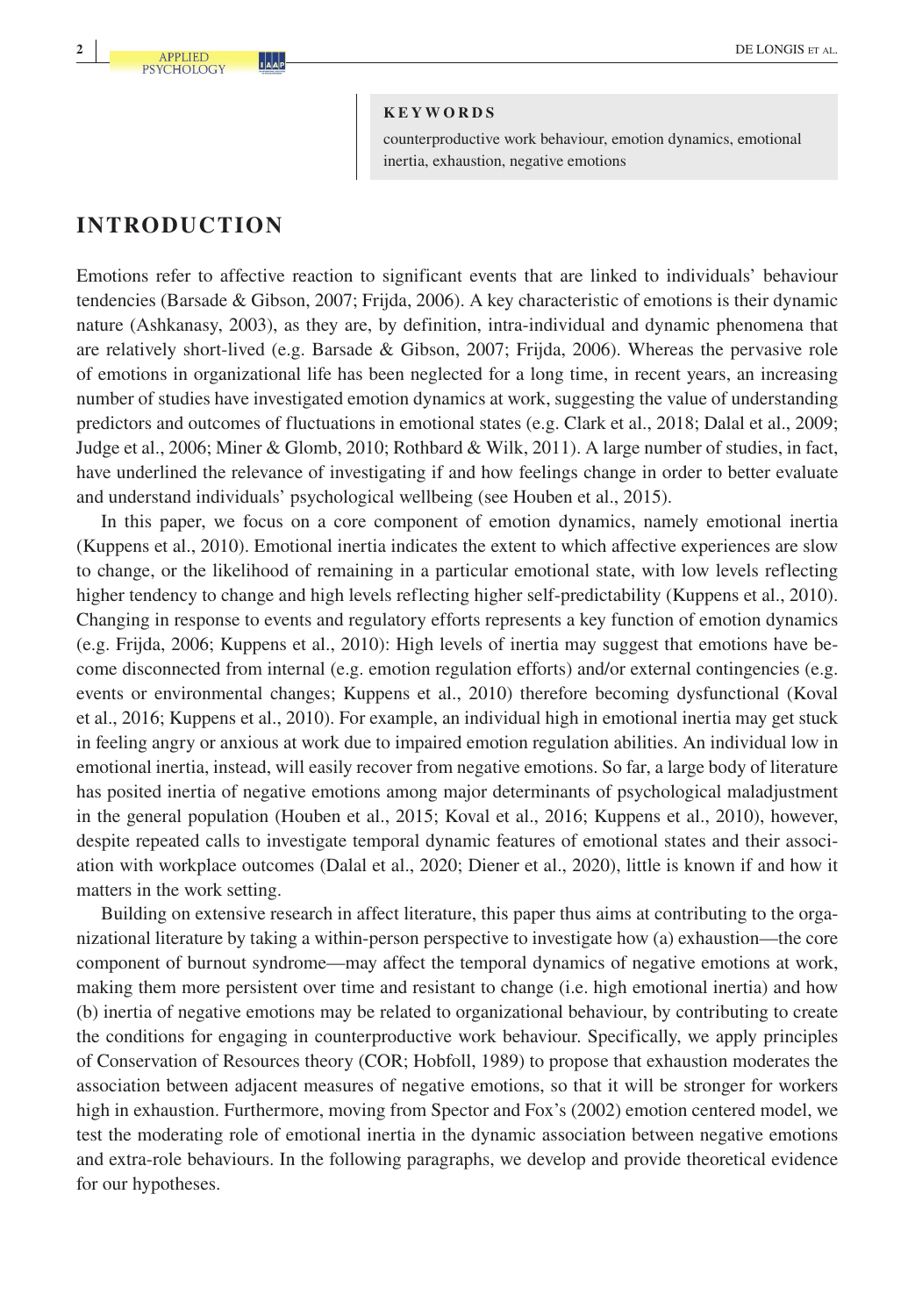# **Emotional inertia**

The DynAffect model developed by Kuppens and colleagues (2010b) proposes that each individual affective system is characterized by an affective home base (i.e. a baseline), the variability around the affective home base, and the attractor strength. Individual differences in these processes explain differences in temporal patterns and trajectories that can been observed in individual's emotional experiences. The attractor strength, in particular, is largely responsible for the duration of emotional states or their inertia. Emotional episodes, in fact, can show striking variations: Evidence indicates that emotions may last for minutes, hours, or even longer (for a review, see Verduyn et al., 2015).

*Emotional inertia* reflects the degree to which the intensity of a current emotion is predicted by the intensity of that same emotion at a previous measurement occasion (Kuppens et al., 2010; Wang et al., 2012). High emotional inertia thus implies that one's current emotion is very much a function of one's emotion at a previous time point. Accordingly, inertia is a synonym for rigidity, as it reflects a lack of emotional flexibility, which impair the individuals' ability to flexibly adapt emotional reactions and regulate emotional states to ongoing changes in the environment (Kashdan & Rottenberg, 2010; Koval et al., 2016). In other words, people showing high emotional inertia are "affectively stuck" (Koval et al., 2012, p. 1413), meaning that their emotional states are highly predictable over time. The assessment of emotional inertia requires intensive longitudinal data as it is operationalized as an autocorrelation coefficient or an autoregressive slope, expressing the time it takes to an individual to return to an equilibrium and to recover from a perturbation (Hamaker & Grasman, 2015; Kuppens et al., 2010, 2012).

Emotional inertia is conceptually distinct, but not independent, from germane constructs, like emotional variability and emotional instability (Koval et al., 2013). *Emotional variability*, for instance, refers to within-individual variation of emotions over time (e.g. Eid & Diener, 1999). It is usually operationalized as the standard deviation of emotions, and thus it indicates the amplitude or the general dispersion of an individual's emotional scores. High emotional variability suggests that emotions reach relatively extreme levels and show large deviations from the average emotional level (Houben et al., 2015). *Emotional instability*, instead, reflects how rapidly emotions fluctuate between consecutive measurement occasions (Jahng et al., 2008) or the magnitude changes from one time point to the next (Houben et al., 2015). Usually, it is operationalized as the average of the squared difference between affective states assessed at adjacent observations (Jahng et al., 2008, Equation 3). In contrast, emotional inertia expresses the interdependence among measurements of the same emotion at consecutive time points. As such, it is considered to reflect the degree of flexibility of emotional states (Koval & Kuppens, 2012). Compared to trait affectivity, which captures a stable disposition to experience certain emotions and refers to the intensity of emotions (i.e. how people feel on average), and compared to mood, which refers to a diffuse and long lasting positive or negative feeling (i.e. feeling good or bad), emotional inertia captures the temporal dependency of emotions regardless of their level and it refers to a low dynamism of state emotions (Houben et al., 2015; Koval & Kuppens, 2012). The operationalization of emotional inertia as the autocorrelation of emotions over time is an adequate index of inertia because it captures the within-individual temporal stability of emotions being almost insensitive to emotional level (Kenny, 1979). This parameter is particularly informative because it is associated to the recovery time from a disturbance so that it can represent a good measure of "regulatory weakness" (Hamaker & Grasman, 2015, p. 1). Importantly, high emotional inertia as captured by the autoregressive effect does not necessarily imply that the person is in a stable state of high, mean or low negative emotions: the autoregressive effect simply reveals to what extent it is possible to predict current intensity of emotions by using levels of emotions observed at the previous time point. In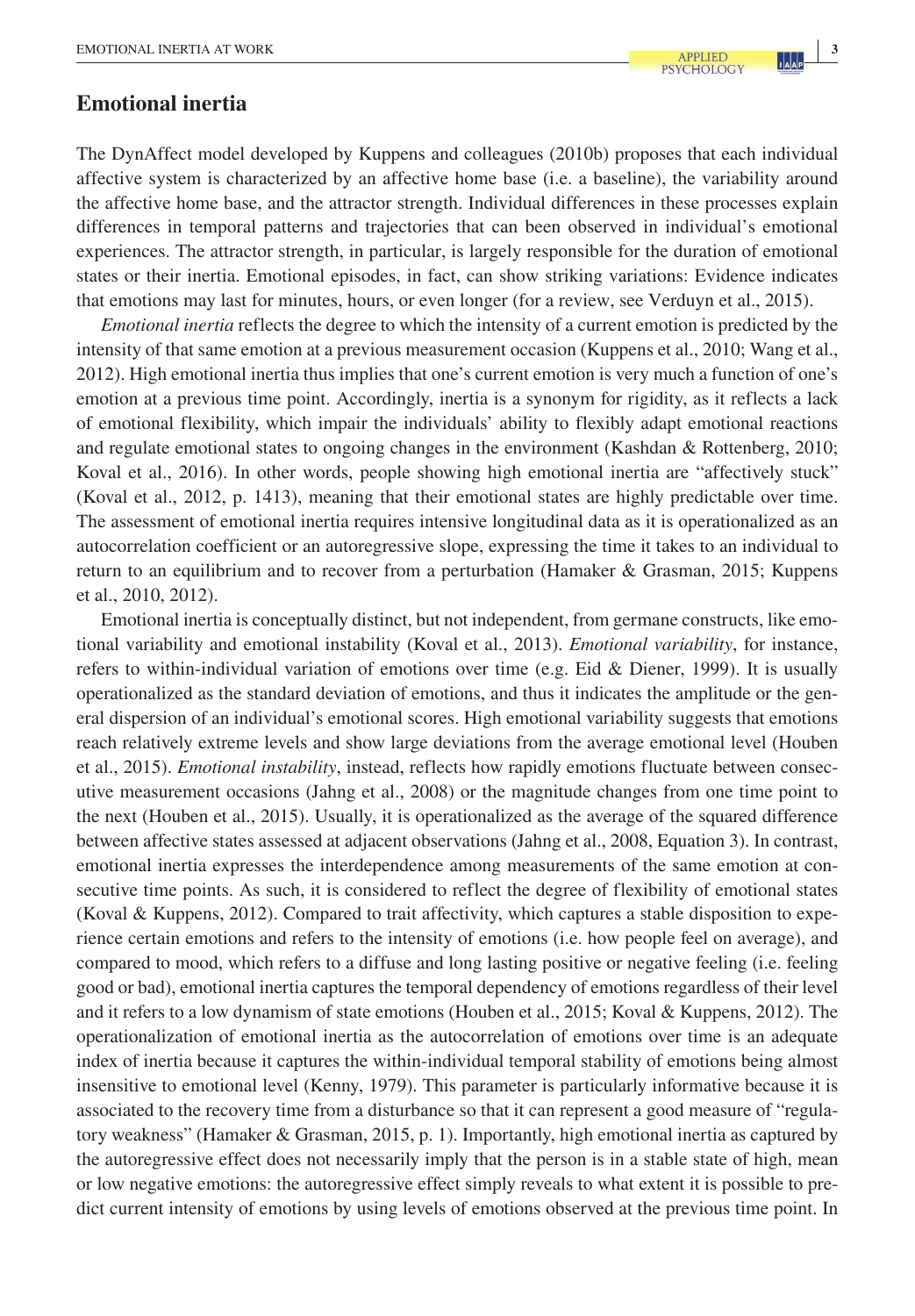this sense, emotional inertia reflects the rate of change in emotional states or temporal dependency of emotions and thus provides different information compared to negative mood or emotion intensity.

A large body of literature documented the construct validity of emotional inertia (e.g. Brose et al., 2015; Houben et al., 2015; Wang et al., 2012), suggesting that it represents a meaningful characteristic that reflects maladaptive regulatory strategies. Specifically, empirical findings show that high inertia of negative emotions is associated with high neuroticism (Suls et al., 1998) and low self-esteem (Kuppens et al., 2010), as well as forms of psychopathology such as depression (Brose et al., 2015; Koval et al., 2016), borderline personality disorder and bipolar disorder (Houben et al., 2015). Of interest, some studies suggest that inertia of negative emotions is negatively associated to both current and future health. Indeed, high levels of emotional inertia may be an early warning signal of depression (Kuppens et al., 2012; van de Leemput et al., 2014) and health problems (Wang et al., 2012). Regarding inertia of positive emotions, the findings are less consistent (e.g. Höhn et al., 2013; Koval et al., 2013). All in all, although inertia of both positive and negative emotions is theorized to be maladaptive, stronger evidence is available on the detrimental effects of inertia of negative emotional states (henceforth, NE inertia; Houben et al., 2015; Koval et al., 2016).

Finally, as for the process underlying emotional inertia, strong evidence supports its association with rumination (Brose et al., 2015; Koval et al., 2012), expressive suppression (Koval et al., 2015), and reactivity to events (Koval et al., 2015; Kuppens et al., 2010). All in all, it seems well acknowledged that emotional inertia mostly reflects endogenously driven emotional inflexibility and that it indicates low emotion regulation abilities or alterations in emotional responding (Koval et al., 2016). Conversely, it is also assumed that all emotional experiences (independently from the context in which they happen) are regulated at least in some way (Frijda, 2006) and that emotion regulation deeply influences the time course and dynamic fluctuation of emotions (Kuppens et al., 2010). Therefore, the study of emotional inertia also pertains to emotion regulation.

#### **Inertia of negative emotions at work**

The above results fit well with the organizational literature suggesting that negative emotions have a stronger influence on attitudes and behaviour than positive emotions (Weiss & Cropanzano, 1996). NE inertia may be particularly relevant for organizational researchers for several reasons. First of all, high NE inertia may result from a condition of resource depletion (for instance as the consequence of prolonged exposure to job stressors). Following Bakker and Costa (2014), chronic exhaustion may represent a possible antecedent of NE inertia in the workplace. Specifically, NE inertia may follow from a state of chronic emotional exhaustion and thus contribute to strengthen the workers' loss cycle. According to COR (Hobfoll, 1989), workers who deal with emotions that persist for long time and that are not much amenable to change, may be further depleted by the resources necessary to successfully fulfil the requests of their role. Interestingly, recent evidence suggests that NE inertia at work is associated with low heart rate variability, a physiological marker of work-related stress and psychological flexibility (De Longis et al., 2020; Togo & Takahashi, 2009). With regard to NE inertia possible outcomes in the workplace, at the group and organizational levels the persistence of negative emotions determined by NE inertia may increase the likelihood that they are shared or transferred to other people at work (Hatfield et al., 1994), and thus have an impact on group climate and group performance (see Ashkanasy & Humphrey, 2011 for a review). This way, individual levels of NE inertia may have a more general impact on organizational functioning. At the individual level, on the other hand, workers might be hard hit by negative events such as interpersonal conflicts, provocations, or frustrations, as the experience of a momentary increase in negative emotions elicited by these events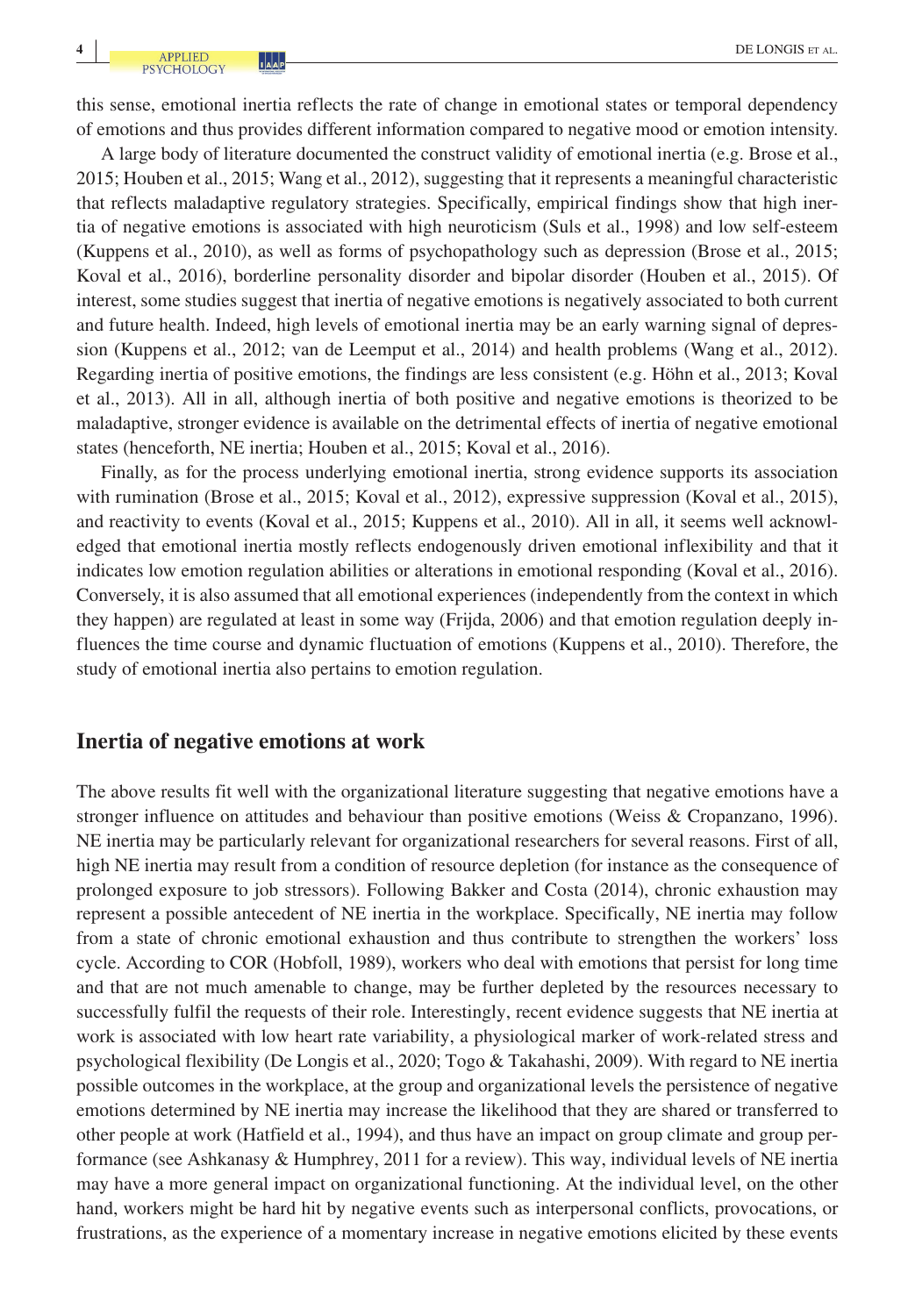may take more time to dissipate, and in fact become persistent, for individuals high in NE inertia. Differently stated, workers high in NE inertia tend to get stuck in feelings of sadness or angriness and have to struggle in order to move on even after circumstances have changed. Nonetheless, following Spector and Fox (2002), one may expect that such a prolonged experience of negative emotions may lead individuals to enact counterproductive work behaviours (CWB). These behaviours have indeed been linked to the experience of negative emotions (Neuman & Baron, 2005; Spector & Fox, 2005).

# **The present studies**

Motivated by the above considerations, we conducted two studies aimed at investigating NE inertia at work and its correlates in the workplace. The first study was devoted at exploring the relation between exhaustion—the core component of burnout syndrome (Maslach et al., 2001)—and NE inertia. Moving within the theoretical framework of COR theory, we examined if a condition of resources depletion (i.e. chronic exhaustion) may be related to impaired emotion regulation in terms of NE inertia. The second study aimed at replicating findings from the first study as well as examining and clarifying the organizational correlates of NE inertia. To this end, we focused on the association between NE inertia, negative emotions, and important extra-role behaviours, namely Counterproductive Work Behaviour (CWB). As we explain below, we hypothesized that NE inertia may act as a moderator in the relationship between negative emotions and CWB, so that the relationship will be stronger for those workers with high levels of NE inertia. In the following paragraphs, we develop our hypotheses.

# **Study 1: Exhaustion is an antecedent of emotional inertia**

Exhaustion consists in the feeling that one's emotional, cognitive and physical resources are depleted, and it reflects a core component of job burnout, a psychological syndrome that results from chronic job stressors (Maslach & Jackson, 1981; Maslach et al., 2001). A large body of research indicates that exhaustion is associated with a number of negative individual and organizational outcomes (see Bakker & Costa, 2014). According to Bakker and Costa (2014), employees experiencing consistently highly demanding working environments may, over time, see their experience of fatigue transforming into chronic exhaustion. Therefore, they may show self-undermining behaviours, impaired job performance, and a reduced ability to manage emotions (Bakker & Costa, 2014). At present, however, the mechanisms linking chronic exhaustion to daily experiences and behaviours at work are poorly understood (Bakker & Costa, 2014).

COR theory (Hobfoll, 1989) postulates that chronic exhaustion occurs when individuals face a net loss of physical, cognitive or emotional resources, following a prolonged experience of work-related stress (Hobfoll & Shirom, 2001). COR theory also states that because individuals strive to protect and maintain their resources, resource losses are more salient than resource gains, thus having a powerful impact which affects individuals more rapidly and at a growing speed over time (Hobfoll et al., 2018; Hobfoll & Shirom, 2001). Of special interest for the present study is a key COR theory principle, namely that individuals confronted with resource loss rather than resorting to active coping, often tend to take a defensive posture with the aim of protecting their resource reserve, limit the loss and to keep left resources available to cope with future loss threats (Hobfoll, 2001). This defensive mode can either lead to a successful adjustment and acquisition of new resources (i.e. secondary gain), or, on the contrary, to maladjustment and eventually to negative functional and emotional outcomes (i.e. secondary losses; Hobfoll, 2001). This principle of COR can therefore explain why chronic exhaustion may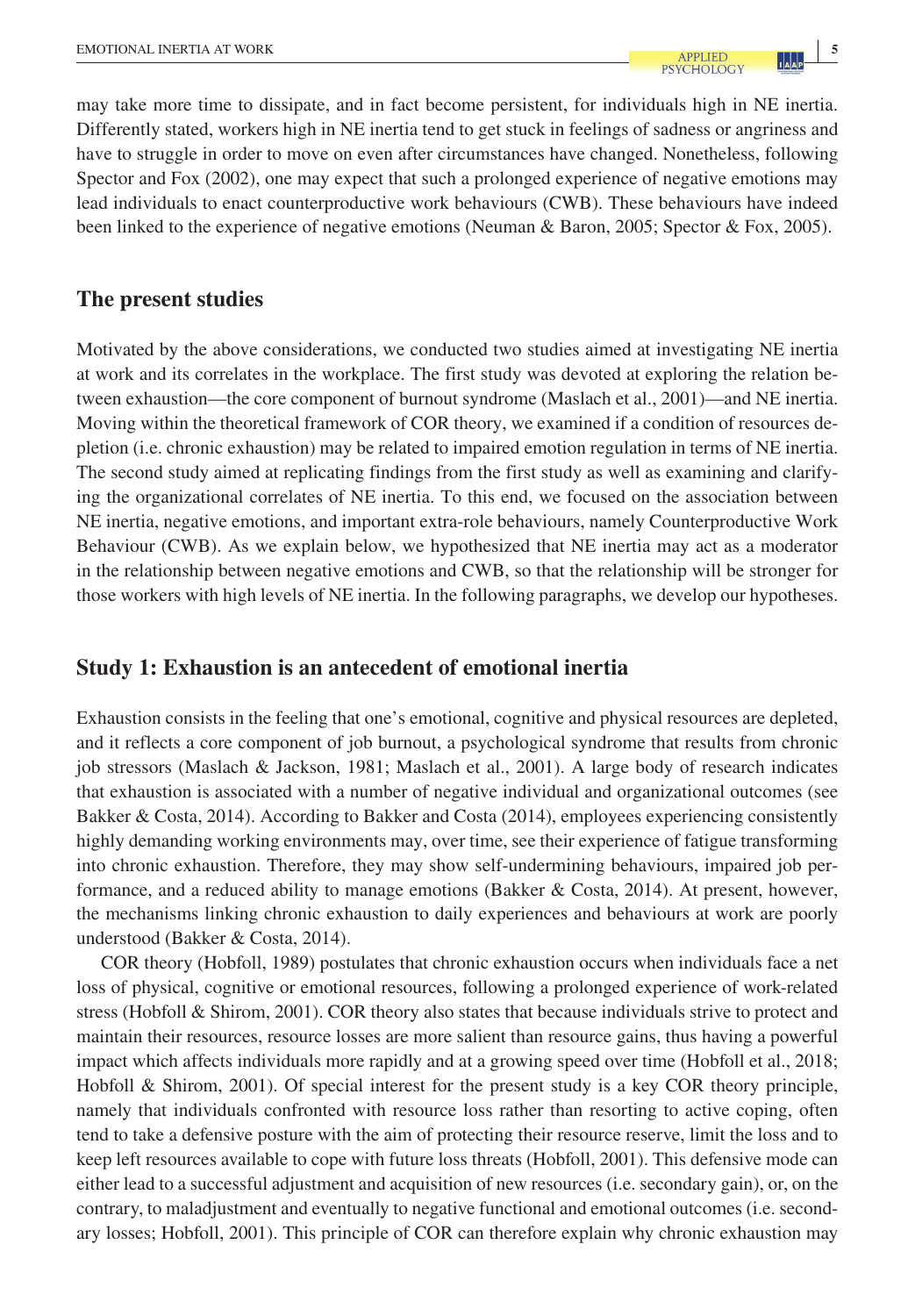have consequences in terms of emotional dynamics: A limited resource availability naturally reduces emotional adaptability to the environment. Individuals who experience high levels of exhaustion may in fact be too drained to allocate resources toward emotion regulation efforts. Stated differently, it is likely that exhausted employees, being depleted by the resources they need to dynamically adapt their emotional states to external changes, may attempt to protect their remaining resources by not investing in emotion regulation and thus "getting affectively stuck" (Koval et al., 2012, p. 1413), as reflected in emotions that are resistant to change (i.e. emotional inertia). As a defensive withdrawal generally occurs when resources are outstretched or exhausted, it seems reasonable that chronic exhaustion may represent an antecedent of NE inertia (Hobfoll et al., 2018). Indeed, a defensive mode may imply the reduced use of active emotion regulation (e.g. NE inertia) and increase the vulnerability to future losses, and this typically occurs when individuals' resource pool is too depleted to allow them to act otherwise (Hobfoll, 2001).

Following this reasoning, it is likely that initial levels of chronic exhaustion may predict an emotional slowing down, reflected in high levels of NE inertia, regardless of the negative emotion's intensity. Accordingly, because emotions are not actively regulated, chronic exhaustion as a typical strain symptom may be related to high levels of NE inertia. In this way, negative emotions experienced by workers with high levels of exhaustion may be less tuned and thus less affected by external or internal changes and, for this reason, slow to dissipate (Kuppens et al., 2010). Moreover, according to COR, the risk for these workers would be the occurrence of loss cycles derived from their reduced emotional flexibility (Hobfoll, 2001). Thus, our first hypothesis is that initial levels of chronic exhaustion positively predict high levels of NE inertia.

**Hypothesis 1** *Exhaustion predicts high NE inertia.*

#### **Controlling for potential confounders**

Previous research has reported an association of NE inertia with several person-level and processual factors. For instance, evidence indicates an association of NE inertia with self-esteem and neuroticism (e.g. Heimpel et al., 2002; Hemenover, 2003). In addition, the effect of gender has been also usually controlled in these studies. Moreover, Koval et al. (2016) suggested that to reliably determine if NE inertia is attributable to endogenous (e.g. chronic exhaustion) rather than exogenous (e.g. differential exposure to events) factors, it is important to control for the exposure to negative events. Therefore, in this study we controlled for gender, neuroticism, and self-esteem at the person level, and negative work events at the within-person level.

# **METHOD**

# **Sample**

Participants were 128 workers (61.7% female) who work with the public (i.e. who directly interact with the recipients of their service). The average age was 35.8 years  $(SD = 12.9)$ , and the average job tenure was 10.5 years  $(SD = 11.2)$ . Participants worked in different professions and occupational sectors: 19 per cent worked in the sales sector, 13.2 per cent worked in the health sector, 12.2 per cent worked in the education sector, 11.6 per cent were technical professional, 2.6 per cent were police officers, and the remaining 41.4 per cent were employees in various fields.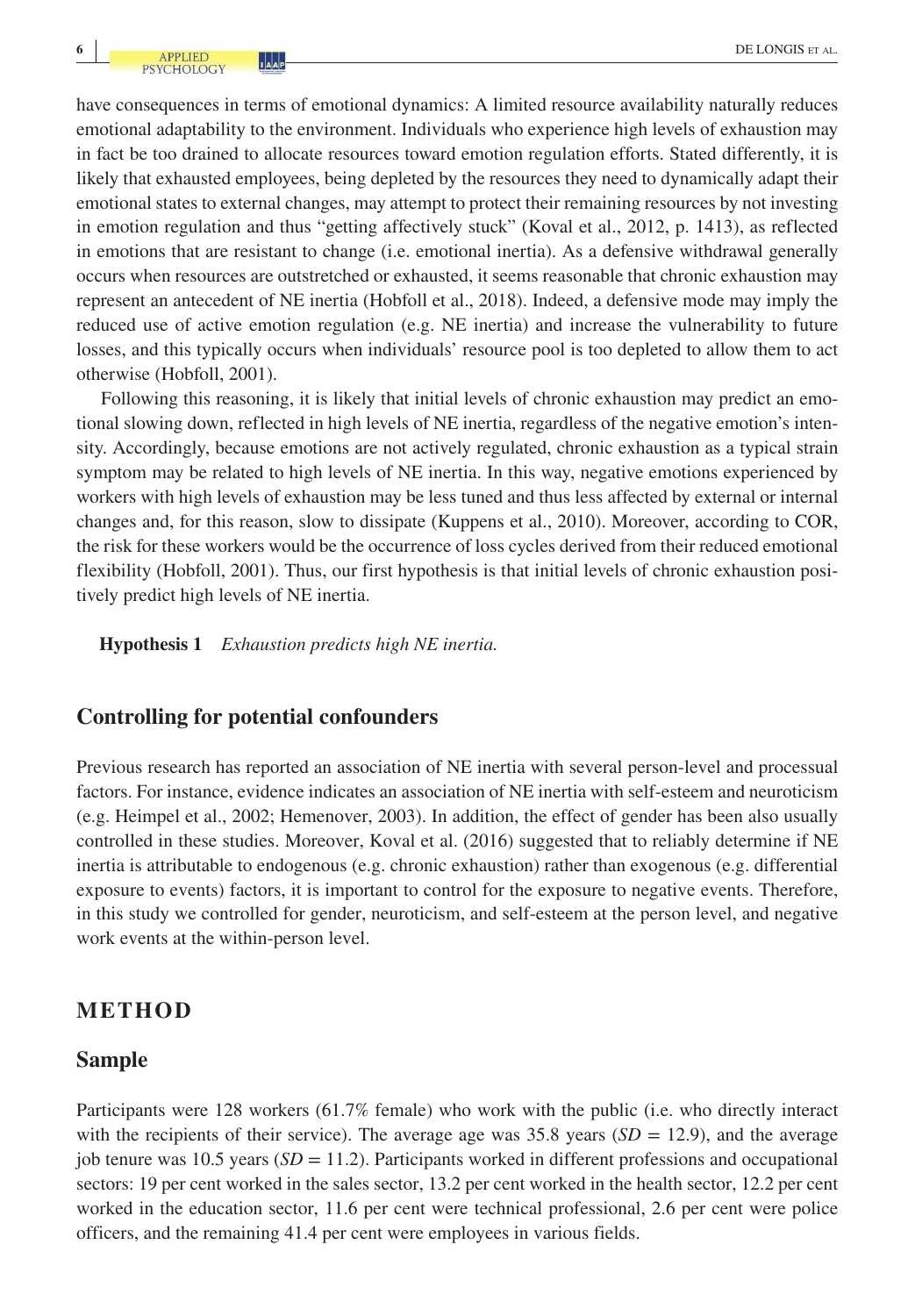# **Procedure**

A first group of participants was recruited by the first authors and a research assistant, then participants were recruited mostly via online advertisement, but also via word of mouth. Eligibility criteria were (a) interacting with the recipients of their work (in person or by phone) and (b) working shifts of at least five consecutive hours. One week before the ESM study began (T0), socio-demographic data were collected, as well as exhaustion, self-esteem and neuroticism. Participants also provided their work schedule for the week of the ESM study, including their daily start and end times as well as breaks from work. All participants provided informed consent. Starting from the following Monday, participants were prompted by a tone signal on their mobile phone six times per day during working hours for five working days, making a total of 30 prompts. Participants were prompted at random times with a time interval between two prompts that varied depending on the number of hours per shift (e.g. for a six-hour workday, participants were prompted at intervals of about 50 min). After they were prompted, participants had 10 or 20 min to fill in the survey, depending on the length of the work shift (e.g. for a five-hour shift, participants had 10 min to fill a questionnaire, for an eight hours' shift, participants had 20 min to fill a questionnaire).

# **Measures**

**Exhaustion (** $\alpha = .84$ **).** Exhaustion was measured at T0 by using the five items (e.g. "I feel used up at the end of the workday") of the Maslach Burnout Inventory—General Survey (Schaufeli et al., 1996). Response scale:  $1 = "Never"; 5 = "Daily".$ 

**Self-esteem (** $\alpha$  **= .77).** At T0, we measured self-esteem with the ten items of the Rosenberg Self-Esteem scale (Rosenberg, 1965; e.g. "On the whole, I am satisfied with myself") scored on a 4-point scale  $(1 = "Strongly disagree"; 4 = "Strongly agree".$ 

**Neuroticism (** $\alpha = .81$ **).** At T0, neuroticism was measured by means of 12 items (e.g. "Usually I don't lose my calm") drawn by the Big Five Questionnaire-2 (BFQ-2; Caprara et al., 1993). Participants used a 5-point scale (1 = "Very false for me" to  $5 =$  "Very true for me") to rate their agreement with the degree to which each item described them by using.

**NE inertia.** Six times per workday, participants rated their *current* levels of negative emotions. Participants reported the degree to which they were feeling each of nine negative emotions (angry, anxious, ashamed, disgusted, frustrated, guilty, irritable, restless, sad) by using a slider scale from 0 to 100. The nine negative emotions were drawn from various sources (e.g. Ekman et al., 1972; Watson et al., 1988) and were selected to represent different levels of activation (Russell, 2003). The between- and within-person reliability was calculated by following the procedure indicated by Bonito et al. (2012), in which the variance components from the unconditional model are used to estimate the intraclass correlation for the outcome variable (formulae 5 and 6). The between-person reliability was .83 and the within-person reliability was .78. These values can be considered substantial (Shrout, 1998). In line with previous research (e.g. Koval et al., 2016; Kuppens et al., 2010), we computed NE inertia by estimating two-level autoregressive models (these models are detailed in the statistical analyses section).

**Negative work events.** Negative work events were assessed at each prompt with a 4-item checklist ("Had a conflict with a co-worker", "Had a heavy workload", "Had to work fast", "I felt unwell") adapted from Gable et al. (2000). The checklist contained relatively frequent work events (see also Basch & Fisher, 2000). Each item was scored on a 6-point scale ( $0 =$  "It did not happen",  $5 =$  "It happened and it was extremely important"). The four events were averaged to compute a composite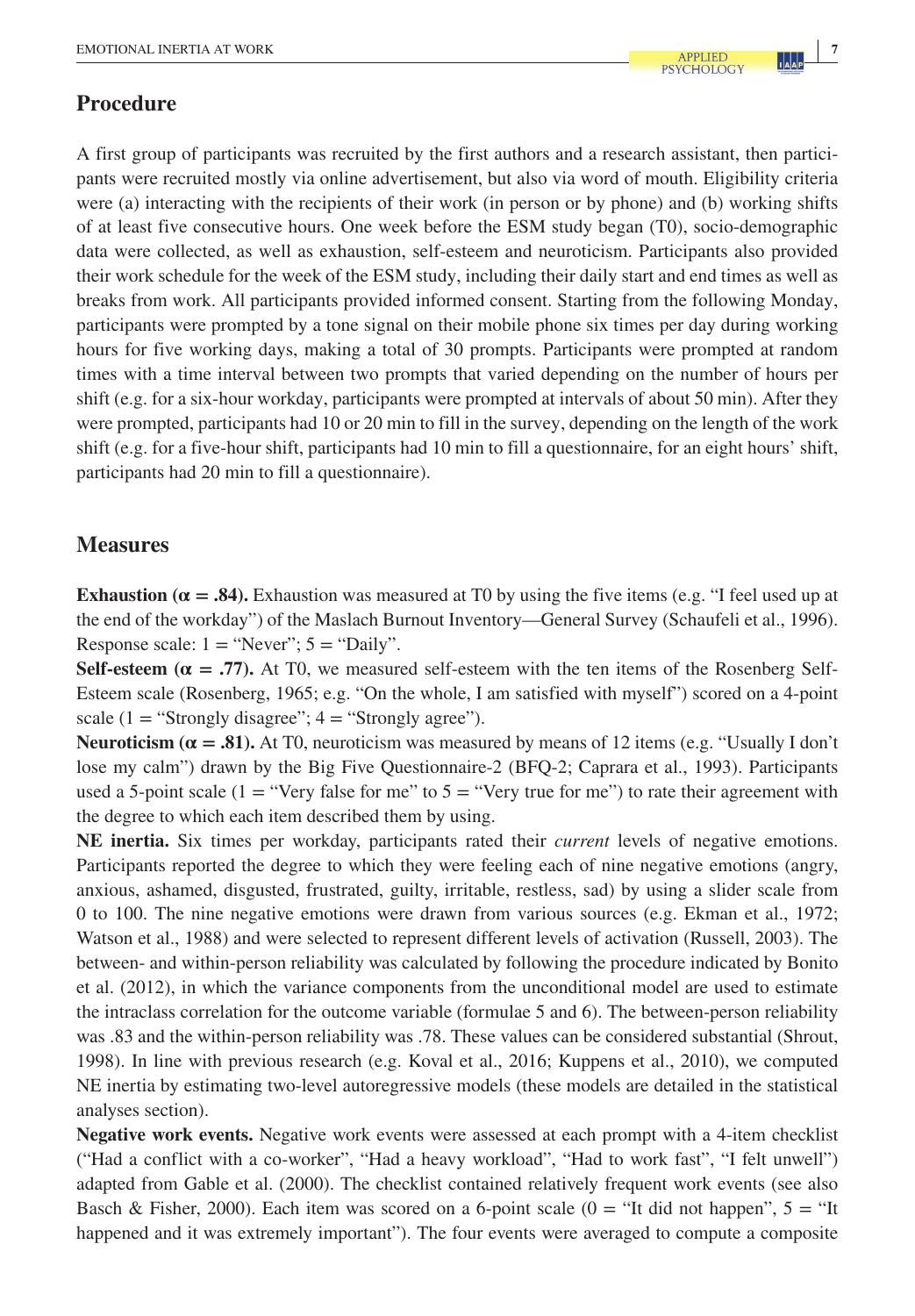(formative) index. Given that events are potentially independent among them, the alpha coefficient is not an adequate index of reliability for this checklist (i.e. it refers to a formative construct).

# **Statistical analyses**

All statistical analyses were performed with SPSS 25.0. To test our hypotheses, we used multilevel modelling in order to take into account the nested data structure (prompts nested within individuals) and to estimate within- and between-person effects while handling time intervals between measurements and missing data (Snijders & Bosker, 1999). Statistical significance of parameters estimates was investigated using the bias-corrected bootstrap procedure with 10,000 resamples. We computed critical values for the upper and lower 95 per cent bias-corrected confidence limits for all parameter estimates and considered statistically significant  $(p < .05)$  all estimates with a confidence interval that did not comprise zero. All variables were square root transformed prior to analyses because some of them slightly deviated from normal distribution. Square root transforming all variables was, however, necessary in order to reduce deviations from multivariate (not only univariate) normality that resulted not negligible. Moreover, the transformation had benefit on standard errors (less wide) and ensured faster convergence times than for all models.

We compared several nested models: (a) a null model with only the intercept, and (b) following previous studies on emotional inertia (e.g. Koval et al., 2016; Kuppens et al., 2010), a two-level autoregressive (AR1) model with both a random intercept and a random autoregressive slope. In this model (i.e. Model 2), the Level 1 first order autoregressive slope of negative emotions (which represents NE inertia) was specified as follow:

NegativeEmotions<sub>ti</sub> = 
$$
\beta_{0i} + \beta_{1i}
$$
 (NegativeEmotions<sub>t-1i</sub>) +  $\beta_{2i}$  (NegativeWorkEvents<sub>t-1i</sub>) +  $\varepsilon_{ti}$ . (1)

In the above equation, Level-1 (*NegativeEmotionst*−1) represents an individual *i*'s level of negative emotions at time  $t - 1$ .  $\beta_{1i}$  is a random slope that indicates the strength of the longitudinal association between negative emotions at adjacent time points, or the degree of emotional inertia and typically ranges from −1 to 1. Negative work events at *t* − 1 are a control variable at Level-1.

Following recommendations by Enders and Tofighi (2007) and Hamaker and Grasman (2015), all Level 1 lagged predictors (i.e. Negative Emotions*t*−1 and Negative Work Events*t*−1) were person-mean centred in order to estimate a within person slope and to remove between person differences from Level-1 parameter estimates (see Judge et al., 2006). Under this parametrization,  $\beta_{01}$  (i.e. the Level-1 intercept), represents each individual *i*'s level of negative emotions across all assessments. *β*01 (i.e. the intercept), and  $\beta_{1i}$  (i.e. the slope) varied randomly across individuals. At Level-2, exhaustion, neuroticism, and self-esteem were entered as grand-mean centred control variables, and sex was coded as  $0 =$  females,  $1 =$  males:

$$
\beta_{0i} = \gamma_{00} + \gamma_{01} \left( \text{Exhaustion}_i \right) + \gamma_{02} \left( \text{Neuroticism}_i \right) + \gamma_{03} \left( \text{Self - esteem}_i \right) + \gamma_{04} \left( \text{Sex}_i \right) + r_{0i}, \quad (2)
$$

$$
\beta_{1i} = \gamma_{10} + r_{1i};\tag{3}
$$

$$
\beta_{2i} = \gamma_{20} + r_{2i}.\tag{4}
$$

To be parsimonious and keep the model simple, we tested for statistical significance the variances of random terms  $r_{1i}$  to  $r_{3i}$  and eventually removed them from the model. Similarly, we tested for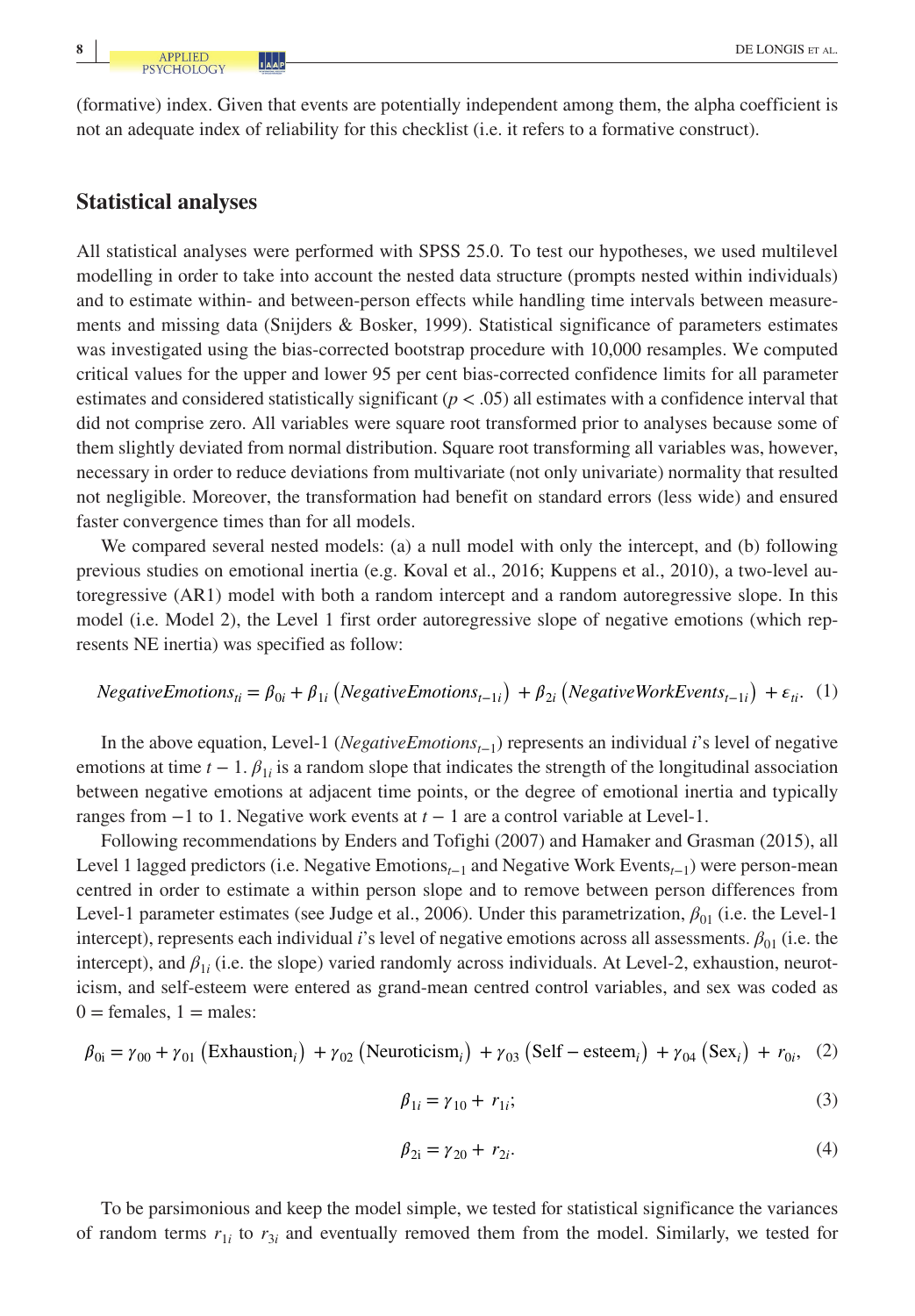significance the covariance between all random terms and eventually fixed it to zero. In Model 3, we tested Hypothesis 1 by entering individual exhaustion (grand mean centred, see Hamaker & Grasman, 2015) as a Level-2 variable as a predictor of the autoregressive slope (i.e. NE inertia). This allows us to test if the association between consecutive measures of negative emotions is contingent upon different levels (high vs. low) of exhaustion. Our final model is presented in the following equations:

$$
\beta_{0i} = \gamma_{00} + \gamma_{01} \left( \text{Exhaustion}_i \right) + \gamma_{02} \left( \text{Neuroticism}_i \right) + \gamma_{03} \left( \text{Self - esteem}_i \right) + \gamma_{04} \left( \text{Sex} \right) + r_{0i}, \quad (5)
$$

$$
\beta_{1i} = \gamma_{10} + \gamma_{11} \left( \text{Exhaustion}_i \right) + r_{1i}. \tag{6}
$$

The Level-2 equations for  $\beta_{2i}$  remained unaltered. In the above equation,  $\beta_{0i}$  represents the intercept or the average level of negative emotions and  $\beta_{1i}$  is the slope, or the average association between previous and current negative emotions (i.e. average NE inertia) across the sample. *γ*10 indicates the average level of NE inertia across the sample, and *γ*11 represents the standardized regression weight between NE inertia and exhaustion. Hence, if we consider the case of a participant reporting a score on exhaustion higher than one standard deviation above the sample mean, and assuming an estimated *γ*11 value of .40, it is predicted to have a NE inertia level higher of .40 units above the score reported by the average individual in the sample. To test the improvement of each model over the previous one, we used the difference between the respective likelihoods and degrees of freedom associated with the models presented above.

# **RESULTS**

#### **Descriptive statistics and correlations of level 2 variables**

On average, prompts occurred at an interval of 59.90 min (*SD* = 21.43). The completion rate was 98 per cent. The average time required to complete a survey was 2 min and 33 s. As shown in Table 1, all correlations were significant and in the expected direction, except for those of negative events with (a) neuroticism, and (b) and self-esteem, and (c) negative emotions with self-esteem.

|                                                  | <b>Mean</b> | <b>SD</b> |           | $\overline{2}$      | 3                        | $\overline{\mathbf{4}}$ | 5        | 6       |
|--------------------------------------------------|-------------|-----------|-----------|---------------------|--------------------------|-------------------------|----------|---------|
| 1. Neuroticism                                   | 3.01        | .78       |           | -                   |                          |                         |          |         |
| 2. Self-esteem                                   | 1.93        | .38       | $-.37***$ |                     | $\overline{\phantom{a}}$ |                         |          |         |
| 3. Exhaustion                                    | 2.20        | .92       | $.38***$  | $-.19$ <sup>*</sup> |                          |                         |          |         |
| 4. Negative work-events                          | 1.68        | .49       | .08       | $-.06$              | $.29***$                 |                         | $.23***$ |         |
| 5. Negative emotions                             | 10.09       | 10.35     | $.43***$  | .13                 | $.39***$                 | $.29***$                |          | $77***$ |
| 6. Negative emotions <sub><math>t-1</math></sub> | 10.09       | 10.37     |           |                     |                          |                         |          |         |

**TABLE 1** Means, standard deviations, and correlations among Study 1 variables at Level-1 and Level-2

*Note: Level-1* (or "prompt level") correlations are presented above the diagonal; Level-2 (or "individual level") correlations are presented below the diagonal. Correlations for negative emotions*t*−1 are not reported as they are the same as those presented for the non-lagged variable (negative emotions).

L1 observations  $= 3791$ ; L2 observations  $= 128$ .

 $*_{p}$  < .05; \*\**p* < .01.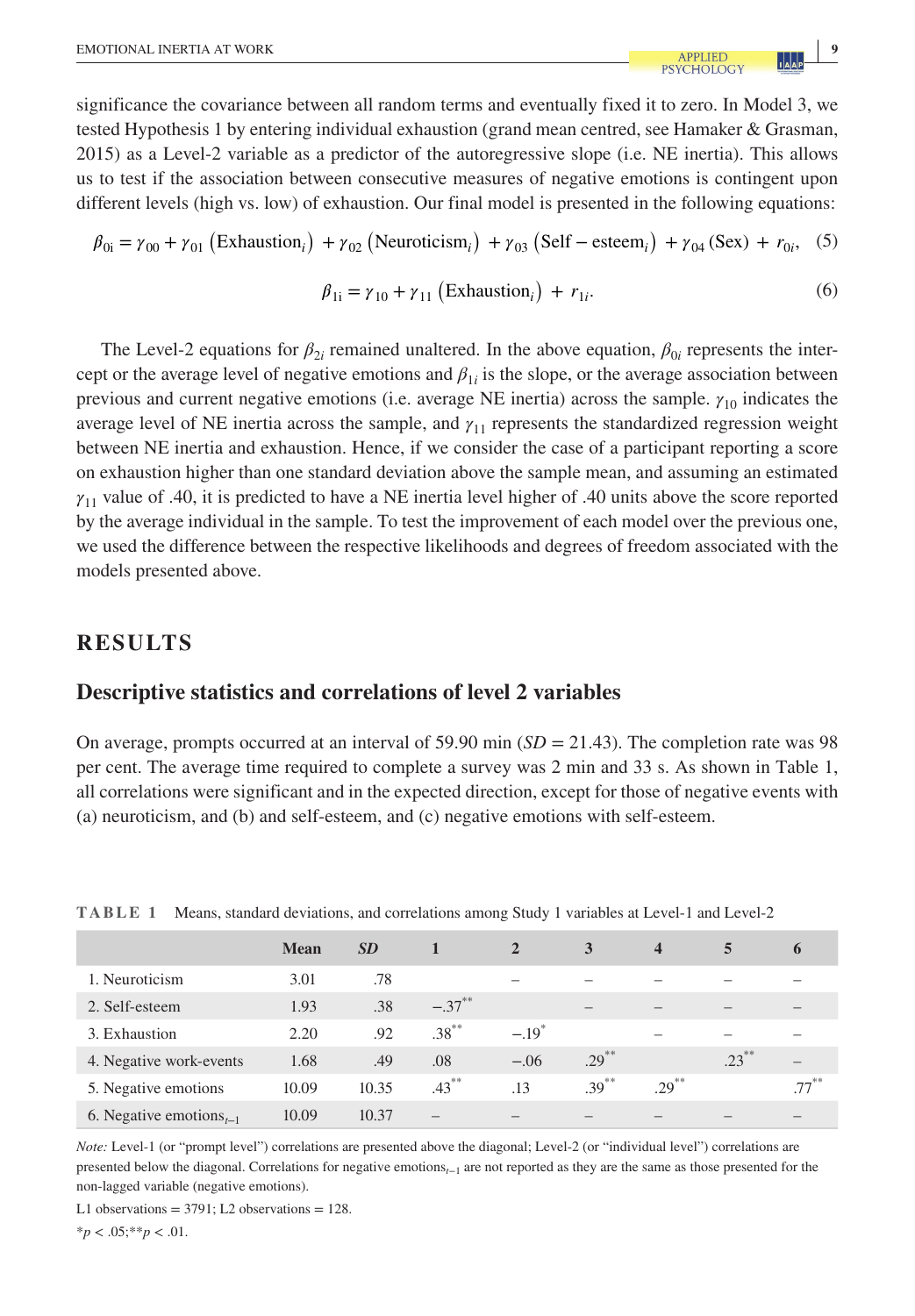#### **Preliminary analyses**

Before conducting our analyses, we examined if negative emotions and negative work events fluctuated within individuals. Partitioning of the total variance into within-person and between-person variance indicated that 65 per cent of the variance of negative emotions and 29 per cent of the variance of negative work events was within persons. These analyses suggest that a substantial percentage of the variance in these variables can be attributed to within-person variation.

Then, we estimated average levels of NE inertia by including in the above model at Level-1 only the uncentred lagged Negative Emotionst-1 (see Hamaker & Grasman, 2015) with no Level-2 predictors. This allow to obtain an unbiased estimate of NE inertia and it is the recommended procedure for multilevel autoregressive models in which the level 1 predictor is the lagged outcome variable (see Hamaker & Grasman, 2015). In this model, the autoregressive parameter  $(\gamma_{10})$  which represents NE inertia was positive and significant and moderately high in size (i.e.  $0.42$ ,  $SE = 0.02$ ,  $p < .001$ ,  $95\%$ BCB [0.38, 0.46]).

#### **Multilevel analyses**

Table 2 displays the results from multilevel analyses. Model 1, including negative work events as Level 1 control variable, as well as exhaustion, gender, neuroticism, and self-esteem as Level 2 control variables fitted the data better compared to the null model. NE inertia estimates were similar to those reported above. All covariates (except self-esteem and negative work events) significantly predicted mean levels of negative emotions. Model 2, in which the association between current and previous intensity of negative emotions was specified as random, fitted the data better than Model 1. In Model 3, we examined if the strength of this association (i.e. NE inertia) was moderated by individuals' average levels of chronic exhaustion. Indeed, chronic exhaustion predicted how strong the relationship was, supporting *Hypothesis 1*. Moreover, Model 3 showed a better fit than Model 2 (see Table 2). In line with Hypothesis 1, the association between previous levels of negative emotions and current levels of negative emotions was stronger when exhaustion was high  $(+ 1 SD: B = .40; SE =$ .08; *p* < .001) than when it was low (− 1 *SD*: *B* = .33; *SE* = .03; *p* < .001). The relationship between previous negative emotions and current negative emotions as a function of chronic exhaustion is displayed in Figure 1.

Finally, we performed all analyses without control variables and the results did not change.

### **Robustness check**

Given that participants worked a different number of hours per day, we conducted additional analyses to check if the length of the lag between prompts affected the strength of the time-lagged relationship between previous negative emotions and concurrent negative emotions. Although multilevel models are able to control for different spacing among successive assessments (Snijders & Bosker, 1999), we repeated the analyses including the interaction between the length of the lag (computed as the minutes between two consecutive measurements) and the time-lagged effect of negative emotions. Although the term representing this interaction turned out to be significant ( $B = -0.00$ ,  $SE = 0.00$ ,  $p = 0.002$ ), this did not affect the significance of the relationship between chronic exhaustion and NE inertia. We also tested a three-way interaction involving negative emotions at the previous time point, time lag and exhaustion. However, this term did not turn out statistically significant ( $B = .000$ ,  $SE = 0.00$ ,  $p = .056$ ).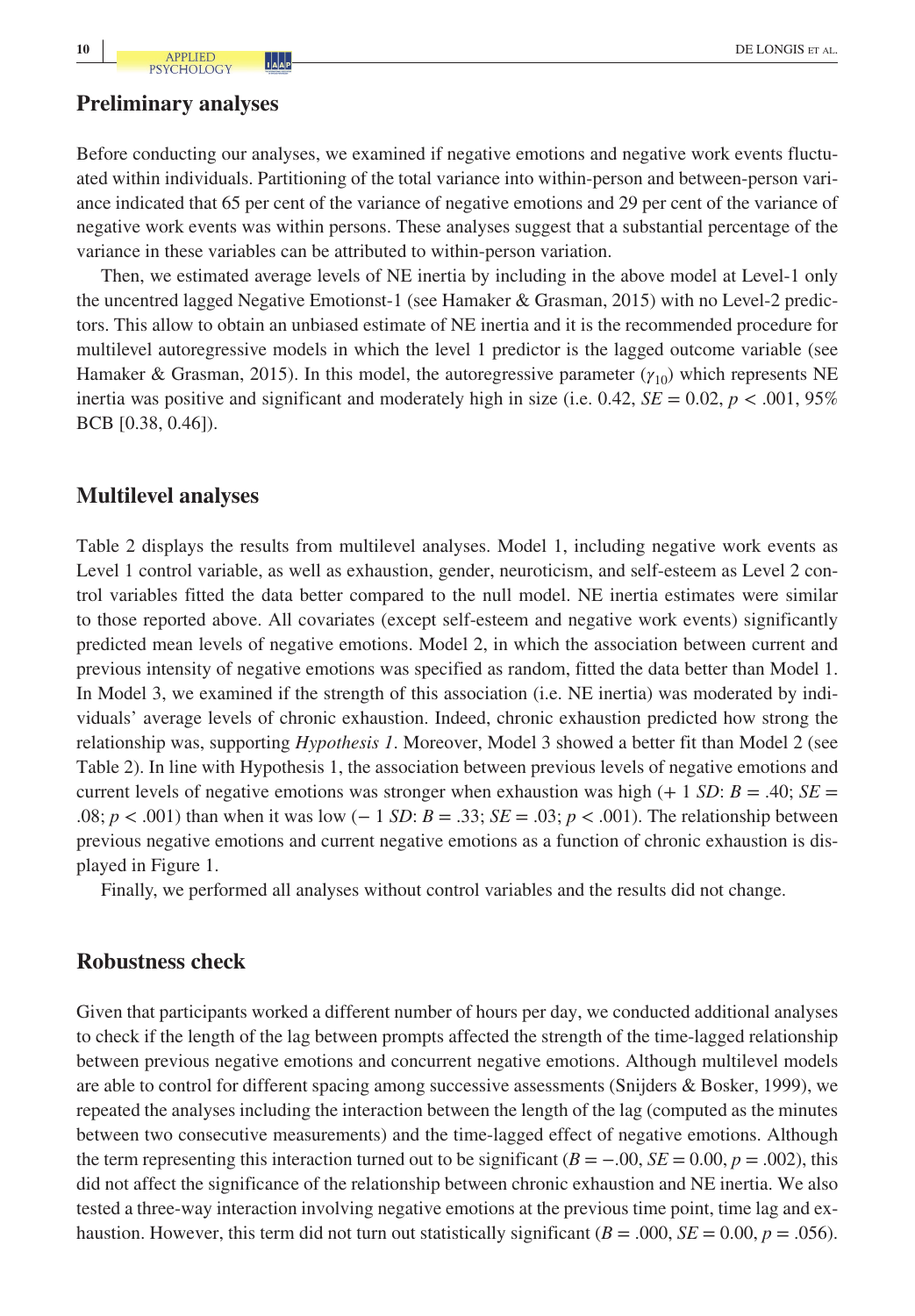| ļ                             |
|-------------------------------|
|                               |
|                               |
|                               |
| ļ<br>l                        |
|                               |
| ļ<br>ŗ<br>ì                   |
| i                             |
|                               |
|                               |
|                               |
| i                             |
|                               |
| i                             |
|                               |
|                               |
|                               |
|                               |
|                               |
| races less                    |
|                               |
| i                             |
| ć                             |
|                               |
|                               |
|                               |
| THE PLAN OF A STRIP           |
|                               |
|                               |
|                               |
|                               |
|                               |
| ۱                             |
| ì                             |
|                               |
| i                             |
|                               |
| J<br>$\overline{\phantom{a}}$ |
| R I F<br>ļ                    |
| l<br>₿                        |
| d                             |

|                                                                                                                                                                                                                                                                                                                                                                                                             | Null model               |                          |                                                                                                                                                                                                                                                                                                                                                                                                                | Model 1          |                |                | Model 2                 |      |               | Model 3          |      |                |
|-------------------------------------------------------------------------------------------------------------------------------------------------------------------------------------------------------------------------------------------------------------------------------------------------------------------------------------------------------------------------------------------------------------|--------------------------|--------------------------|----------------------------------------------------------------------------------------------------------------------------------------------------------------------------------------------------------------------------------------------------------------------------------------------------------------------------------------------------------------------------------------------------------------|------------------|----------------|----------------|-------------------------|------|---------------|------------------|------|----------------|
|                                                                                                                                                                                                                                                                                                                                                                                                             | <b>Estimate</b><br>(SE)  | p                        |                                                                                                                                                                                                                                                                                                                                                                                                                | Estimate<br>(SE) | $\overline{a}$ | $\overline{C}$ | <b>Estimate</b><br>(SE) | p    | U             | Estimate<br>(SE) | p    | U              |
| Variables                                                                                                                                                                                                                                                                                                                                                                                                   |                          |                          |                                                                                                                                                                                                                                                                                                                                                                                                                |                  |                |                |                         |      |               |                  |      |                |
| Level 2                                                                                                                                                                                                                                                                                                                                                                                                     |                          |                          |                                                                                                                                                                                                                                                                                                                                                                                                                |                  |                |                |                         |      |               |                  |      |                |
| Intercept $(\gamma_{00})$                                                                                                                                                                                                                                                                                                                                                                                   | 2.536 (.137)             | 000                      | .57, 2.50<br>$\mathcal{L}$                                                                                                                                                                                                                                                                                                                                                                                     | 2.548 (.022)     | 000            | 2.58, 2.50     | 2.544 (.021)            | 000  | 2.57, 2.51    | 2.544 (.021)     | .000 | 2.41, 2.329    |
| Exhaustion $(\gamma_{01})$                                                                                                                                                                                                                                                                                                                                                                                  | $\vert$                  |                          |                                                                                                                                                                                                                                                                                                                                                                                                                | 1.611 (.067)     | 000            | 1.73, 1.49     | 1.611 (.064)            | .000 | 1.73, 1.49    | 1.611 (.064)     | .000 | 1.73, 1.49     |
| Neuroticism $(\gamma_{02})$                                                                                                                                                                                                                                                                                                                                                                                 | $\overline{\phantom{a}}$ | $\overline{\phantom{a}}$ |                                                                                                                                                                                                                                                                                                                                                                                                                | 2.38 (.082)      | 000            | 2.53, 2.23     | 2.38 (.079)             | 000  | 2.52, 2.23    | 2.38 (.080)      | 000  | 2.52, 2.24     |
| Self-esteem $(\gamma_{03})$                                                                                                                                                                                                                                                                                                                                                                                 | $\mathsf I$              | $\mathsf{I}$             | $\overline{\phantom{a}}$                                                                                                                                                                                                                                                                                                                                                                                       | $-219(0.164)$    | .176           | $.07, -.52$    | $-221$ (.159)           | .158 | $.072, -.51$  | $-221(.159)$     | .161 | $.066, -.50$   |
| Gender $(\gamma_{04})$                                                                                                                                                                                                                                                                                                                                                                                      | -1                       |                          |                                                                                                                                                                                                                                                                                                                                                                                                                | $-.121(039)$     | .002           | $-.051, -193$  | $-121(038)$             | .001 | .06, .19      | $-121(038)$      | .001 | $-0.058, -189$ |
| Level 1                                                                                                                                                                                                                                                                                                                                                                                                     |                          |                          |                                                                                                                                                                                                                                                                                                                                                                                                                |                  |                |                |                         |      |               |                  |      |                |
| Negative emotions $_{t-1}$<br>$(Y_{10})$                                                                                                                                                                                                                                                                                                                                                                    | $\mathbf{I}$             | -1                       | $\begin{array}{c} \rule{0pt}{2ex} \rule{0pt}{2ex} \rule{0pt}{2ex} \rule{0pt}{2ex} \rule{0pt}{2ex} \rule{0pt}{2ex} \rule{0pt}{2ex} \rule{0pt}{2ex} \rule{0pt}{2ex} \rule{0pt}{2ex} \rule{0pt}{2ex} \rule{0pt}{2ex} \rule{0pt}{2ex} \rule{0pt}{2ex} \rule{0pt}{2ex} \rule{0pt}{2ex} \rule{0pt}{2ex} \rule{0pt}{2ex} \rule{0pt}{2ex} \rule{0pt}{2ex} \rule{0pt}{2ex} \rule{0pt}{2ex} \rule{0pt}{2ex} \rule{0pt}{$ | .370 (.025)      | 000            | .42, .32       | 364 (.018)              | 000  | .39, .33      | 363 (.019)       | 000  | .391, .331     |
| events <sub><math>t-1</math></sub> $(y_{20})$<br>Negative work                                                                                                                                                                                                                                                                                                                                              | $\mid$                   |                          |                                                                                                                                                                                                                                                                                                                                                                                                                | .045 (.085)      | .601           | $.20, -.11$    | .026(.085)              | .758 | $.127, -.159$ | .026(.085)       | .761 | $.14, -.11$    |
| interaction<br>Cross level                                                                                                                                                                                                                                                                                                                                                                                  |                          |                          |                                                                                                                                                                                                                                                                                                                                                                                                                |                  |                |                |                         |      |               |                  |      |                |
| $Exhaustion*NE_{t-1}$<br>$(\gamma_{11})$                                                                                                                                                                                                                                                                                                                                                                    |                          | $\mathsf{I}$             | L                                                                                                                                                                                                                                                                                                                                                                                                              |                  |                |                |                         |      | $\mathsf{I}$  | .103 (.056)      | .033 | .14, .02       |
| L-1 Residual $(\varepsilon_{\scriptscriptstyle H})$                                                                                                                                                                                                                                                                                                                                                         | 1.26 (.030)              | 000                      | 32, 1.20                                                                                                                                                                                                                                                                                                                                                                                                       | 1.028 (.024)     | 000            | 1.08, 98       | 987 (.024)              | 000  | 1.04, 94      | .988 (.024)      | 000  | 2.23, 1.35     |
| Intercept variance<br>$(\tau_{00})$                                                                                                                                                                                                                                                                                                                                                                         | 2.36 (.300)              | .000                     | .03, 1.84<br>$\tilde{\xi}$                                                                                                                                                                                                                                                                                                                                                                                     | 1.736 (.222)     | 000            | 2.23, 1.35     | 1.738 (.223)            | .000 | 2.23, 1.35    | 1.738 (.222)     | 000  | 2.23, 1.35     |
| Slope variance $(\tau_{11})$                                                                                                                                                                                                                                                                                                                                                                                |                          | $\mathbf{I}$             | $\begin{array}{c} \rule{0pt}{2.5ex} \rule{0pt}{2.5ex} \rule{0pt}{2.5ex} \rule{0pt}{2.5ex} \rule{0pt}{2.5ex} \rule{0pt}{2.5ex} \rule{0pt}{2.5ex} \rule{0pt}{2.5ex} \rule{0pt}{2.5ex} \rule{0pt}{2.5ex} \rule{0pt}{2.5ex} \rule{0pt}{2.5ex} \rule{0pt}{2.5ex} \rule{0pt}{2.5ex} \rule{0pt}{2.5ex} \rule{0pt}{2.5ex} \rule{0pt}{2.5ex} \rule{0pt}{2.5ex} \rule{0pt}{2.5ex} \rule{0$                               |                  |                |                | .025(.006)              | 000  | .04, .02      | .024(.006)       | 000  | .040, .014     |
| $-2$ Log (lh)                                                                                                                                                                                                                                                                                                                                                                                               | 11,888.40                |                          |                                                                                                                                                                                                                                                                                                                                                                                                                | 10,584.19        |                |                | 10,516.80               |      |               | 10,514.96        |      |                |
| ď                                                                                                                                                                                                                                                                                                                                                                                                           | $\infty$                 |                          |                                                                                                                                                                                                                                                                                                                                                                                                                | $\circ$          |                |                | $\square$               |      |               | $\equiv$         |      |                |
| Difference of $-2$ Log-                                                                                                                                                                                                                                                                                                                                                                                     |                          |                          |                                                                                                                                                                                                                                                                                                                                                                                                                | 1304.21          |                |                | 67.39                   |      |               | 1.84             |      |                |
| Difference in $df$                                                                                                                                                                                                                                                                                                                                                                                          | $\mathsf I$              |                          |                                                                                                                                                                                                                                                                                                                                                                                                                | $\circ$          |                |                |                         |      |               |                  |      |                |
| removed from the model. Likewise, the covariance between the intercept and the random slope was tested and (being not statistically significant) was removed from the model. Number of observations:<br>Note: All variables (but gender) were square root transformed. The random effect associated with "Negative work events" was tested and found to be statistically not significant. Therefore, it was |                          |                          |                                                                                                                                                                                                                                                                                                                                                                                                                |                  |                |                |                         |      |               |                  |      |                |

**EMOTIONAL INERTIA AT WORK APPLIED PSYCHOLOGY <b>11**<br>PSYCHOLOGY **14AP** 

3791.

**1**<br>**1**<br>**A**<br>**A**<br>**P**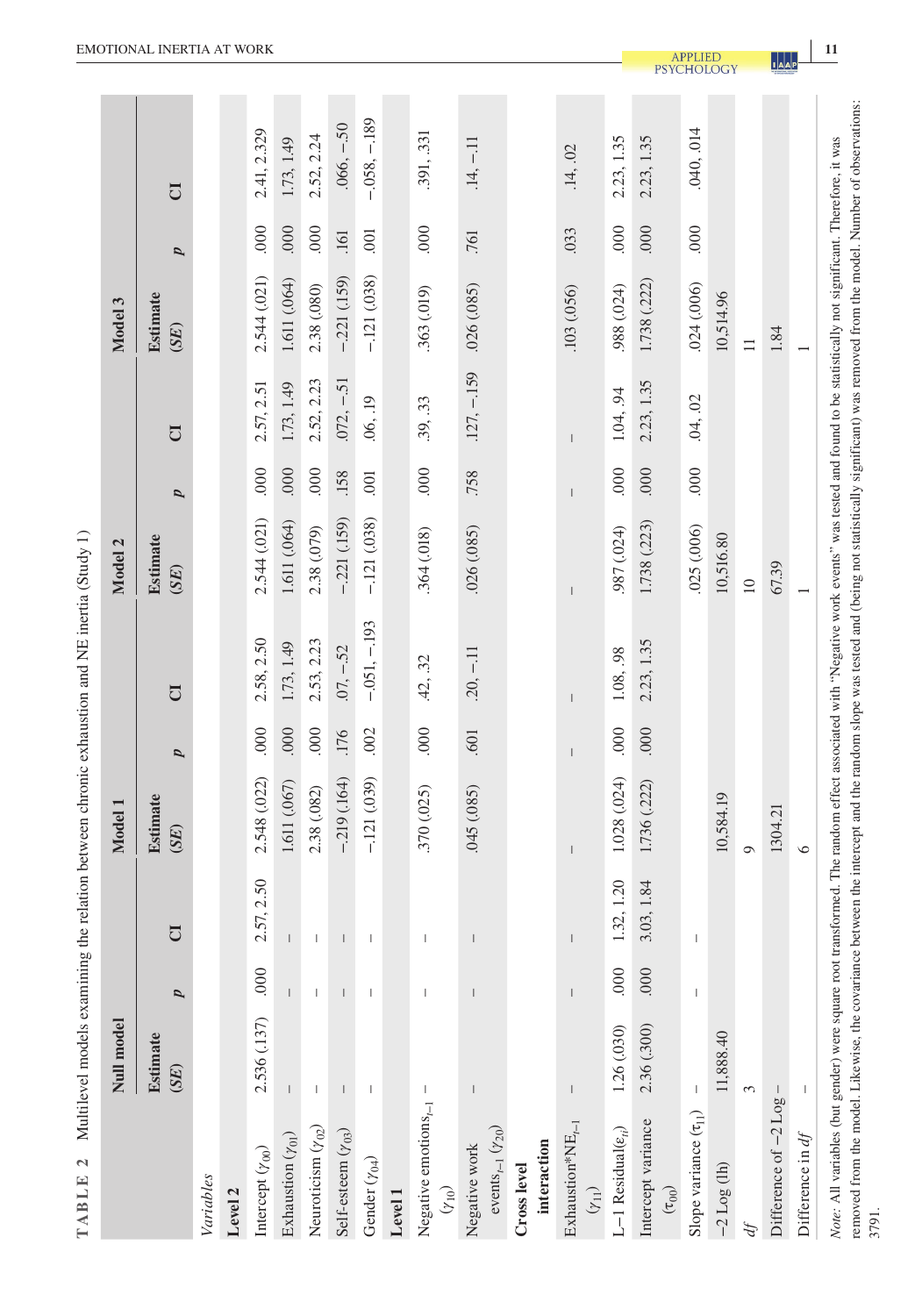

**FIGURE 1** Prediction of concurrent negative emotions by previous negative emotions as a function of chronic exhaustion (Study 1)

# **Discussion of Study 1 findings**

Although previous studies showed that NE inertia is associated with a number of indicators of maladjustment and psychological wellbeing (e.g. Houben et al., 2015; Koval et al., 2016; Kuppens et al., 2010), its correlates in the work setting remained mostly unexplored. Accordingly, this first study aimed to expand previous research by investigating the association of chronic exhaustion at work with NE inertia.

Following COR theory tenets (Hobfoll, 2001) and moving from the assumption that individuals experiencing chronic exhaustion may not possess the resources necessary to continually adapt emotional responding to ongoing events, we found support for the hypothesis that initial levels of chronic exhaustion—representing a condition of resources depletion (Hobfoll & Shirom, 2001)—may be associated to emotional dysfunctions mostly represented by emotional inflexibility (Koval et al., 2012; Kuppens et al., 2012). All in all, these findings are in line with recent evidence of an association between NE inertia and low HRV at work (De Longis et al., 2020), and suggest that chronic exhaustion may represent an antecedent of NE inertia at work, as it is associated with an impaired ability to adapt negative emotional states to environmental or psychological demands. At the individual level, this reduced ability results in negative emotional states that change slowly and persist over time during the workday.

From a theoretical point of view, the present study extends the current literature on the least researched principle of COR theory (Hobfoll et al., 2018), by examining how exhausted employees may manage their emotional resources at work. The link between chronic exhaustion and NE inertia sheds light on the impact of initial levels of chronic exhaustion on subsequent (lack of) emotion dynamics at work. This means that the functional capacity to regulate one's emotional states may be impeded,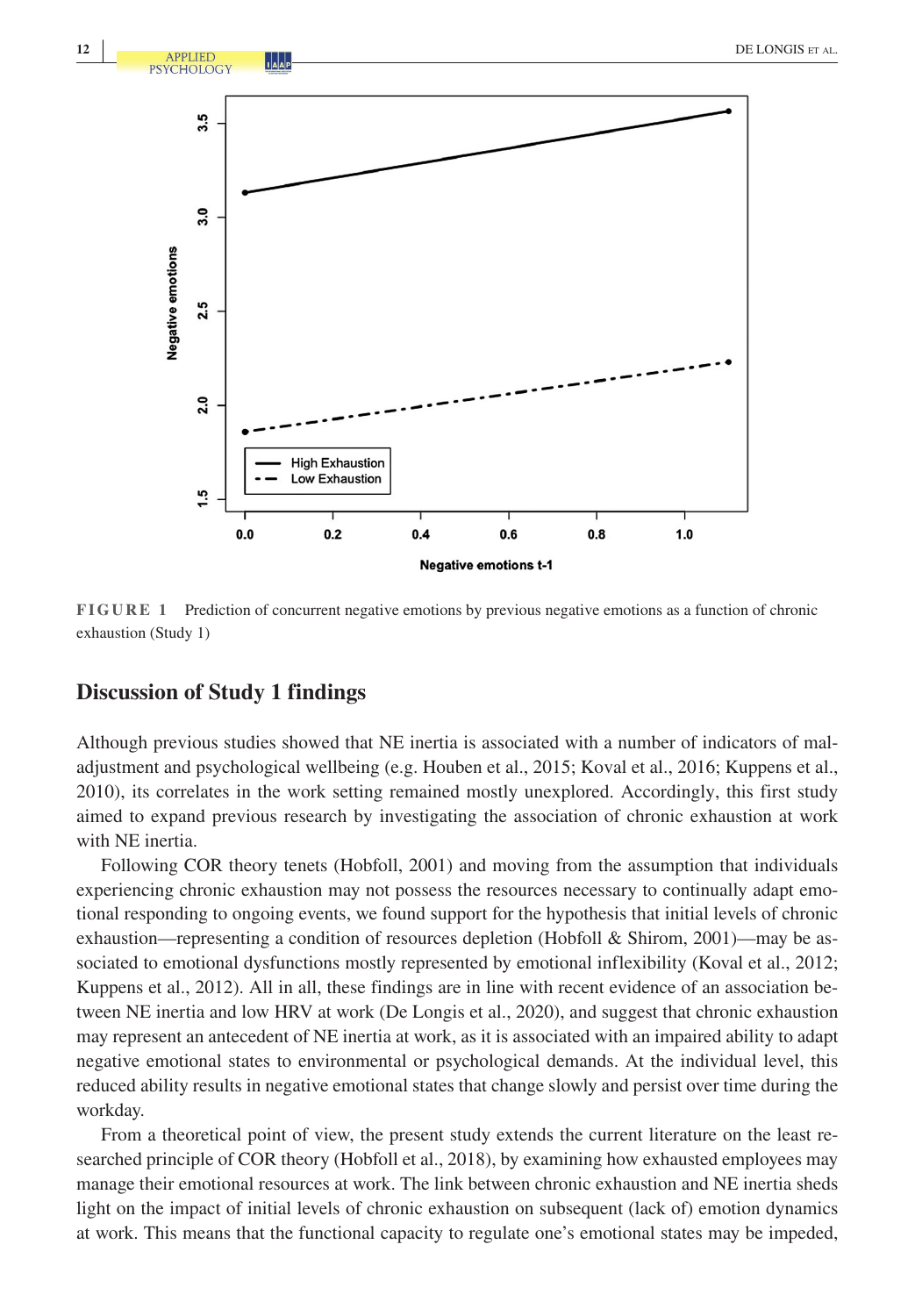manifesting itself in a slowing down of emotional experiences. Furthermore, the capacity to finetune emotional states in accordance with external contingencies is a key aspect of the coping process (Eisenberg et al., 1997). Workers who lack the ability to self-regulate their negative emotions are at higher risk to respond inappropriately to stressful conditions. In addition, by lacking the flexibility to emotionally adapt to ongoing events, they may be particularly vulnerable to stressors and thus show a reduced ability to recover from stress. Overall, these findings provide a picture of everyday emotional experiences of workers experiencing chronic exhaustion, by examining for the first time the temporal dynamics of their negative emotions.

We further tested the robustness of these results in Study 2, in which we also examined in deeper detail the association of NE inertia with organizational behaviour.

# **Study 2: The role of NE inertia in the prediction of counterproductive work behaviour**

The aims of this second study were twofold. The first aim was to replicate results from Study 1 in a different sample of workers. The second aim was to further investigate the correlates of workers' NE inertia in terms of organizational behaviour. We focused on a specific class of organizational behaviours, namely counterproductive work behaviours (CWB). CWB consist of employees' intentional acts that harm organizations or their stakeholders (Spector  $\&$  Fox, 2005). We decided to focus on CWB because according to the Spector and Fox (2002) model, negative emotions play a central role in eliciting this form of voluntary behaviour at work. Moreover, CWB represent a frequent and costly phenomenon for organizations, as they lead to reduced productivity, increased turnover and absenteeism, as well as reduced wellbeing (e.g. Einarsen et al., 2003; LeBlanc & Kellowey, 2002). While previous research provides evidence on the association between negative events or stressors, negative emotions, and CWB (e.g. Penney & Spector, 2005; Rodell & Judge, 2009), this study focuses on the relationship between negative emotions and CWB and extends the current literature by taking into account the role of time, in terms of duration of negative emotional experiences at work (i.e. NE inertia). As maintained by Dalal and Hughes (2020), NE inertia, as a key feature of emotion dynamics and being strictly related to emotion regulation may be highly relevant to the understanding of CWB.

The emotion-centered model of voluntary work behaviour views CWB as the result of their interaction with work environment (Spector & Fox, 2005). Being the source of several needs' fulfilment, the workplace represents an environment that can elicit strong emotional reactions (Spector & Fox, 2002). Workers tend to monitor the environment and to emotionally react to those situations that are considered relevant for their wellbeing. Their emotional experiences in turn, may affect workers' behaviour and action tendencies either immediately, or at a later time (Spector & Fox, 2002). Specifically, CWB are associated with workers' action tendencies deriving from general states of physiological arousal induced by specific affective states. As argued above, workers are expected to change their affective state as a consequence of events happening over time. Notably, perceiving stressors or frustrating conditions lead workers to experience negative emotional feelings at work, which are then expected to contribute to the formulation of behavioural intentions and thus to specific behavioural reactions. Thus, emotional experiences play a crucial role in this process, as they represent an immediate reaction to stress. More precisely, Spector and Fox (2002) maintained that the behavioural response prompted by the experience of negative emotions may result in openly destructive action (corresponding to CWB). CWB, in fact, is often conceptualized as a form of behavioural strain that can be enacted to cope with or show negative emotions (Hunter & Penney, 2014). Accordingly, we posited the following hypothesis.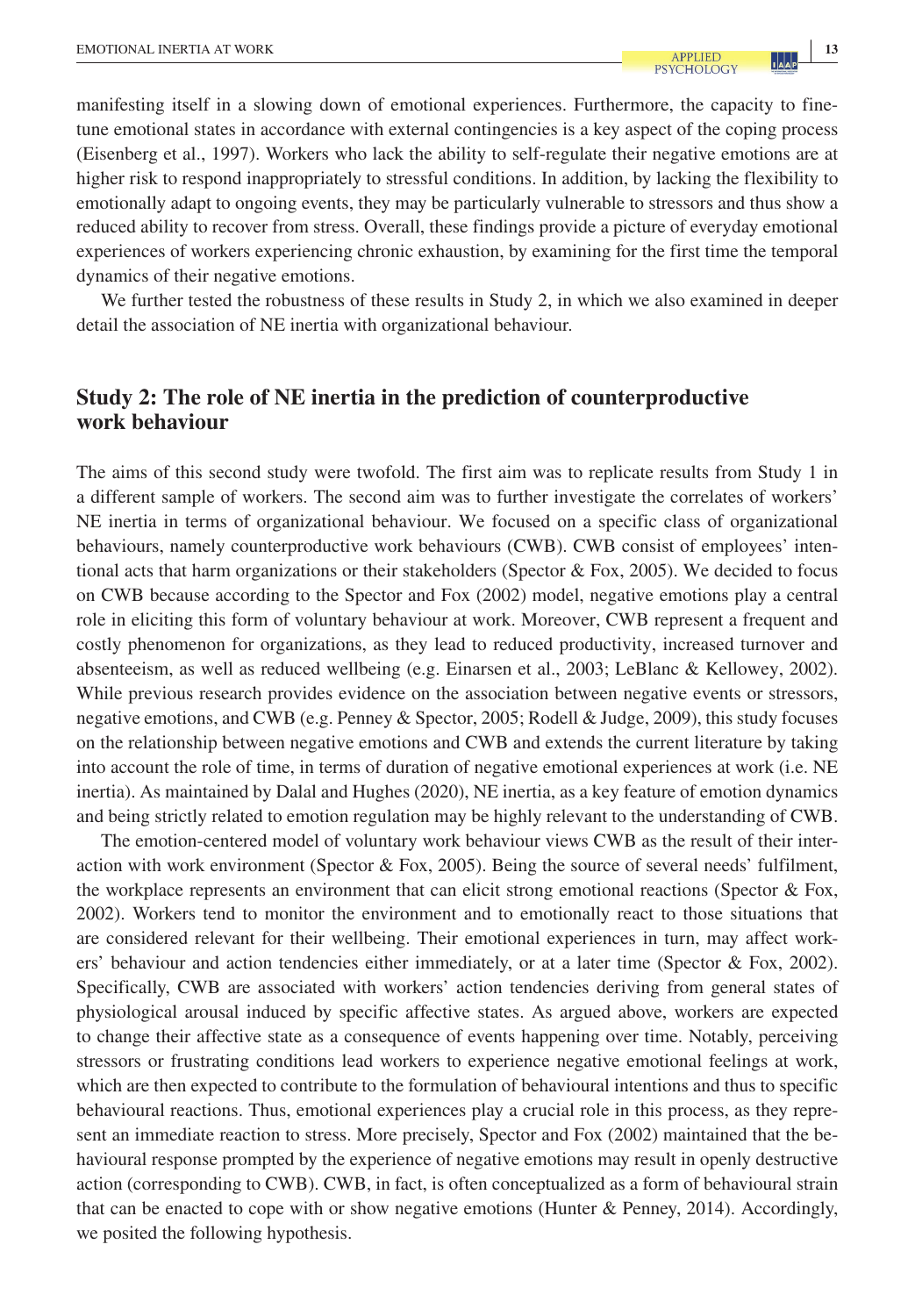#### **Hypothesis 2** *The experience of negative emotions has a positive lagged relationship with CWB.*

Where does NE inertia enter in this relation? Emotional inertia reflects an increased likelihood of a negative emotional state experienced at one moment being carried over to the next moment (Kuppens et al., 2010). Thus, the impact of experiencing negative emotions is expected to be stronger for those workers displaying high levels of NE inertia and high negative emotions. The reason is that these workers are indeed unable of managing, controlling and modulating their negative emotions, even when the event that caused them has passed. Thus, their negative feelings remain persistently high over time because they are unable to let them dissipate. If so, NE inertia is expected to moderate the postulated lagged association between negative emotions and CWB. High and long-lasting levels of negative emotions should make individuals more susceptible to any environmental cues (i.e. interpersonal conflicts, provocations, frustrations, etc.) that may potentially trigger CWB. On the contrary, workers experiencing low levels of negative emotions, but reporting high NE inertia, are expected to be less susceptible to CWB because they are less reactive to any environmental cue that could trigger CWB. Such reasoning is in line with previous evidence of an association between emotion regulation strain and CWB (see Hunter & Penney, 2014). This should not be surprising, since Spector and Fox (2002) maintained that negative emotions do not necessarily lead to CWB, but they increase the likelihood of engaging in CWB, which can occur under certain condition. Occasional negative emotional experiences, in fact, should not have much impact on behavioural tendencies, while repeated and cumulative negative experiences will be summative and thus enhance the likelihood of CWB (Spector & Fox, 2002). Hence, we hypothesized as follows:

# **Hypothesis 3** *NE inertia acts as a moderator in the lagged positive relationship between negative emotions and CWB.*

Of importance, in testing these hypotheses we controlled for all covariates considered in the previous study, including chronic exhaustion, which was a significant predictor of NE inertia in Study 1, and CWB at the previous time. Notably, given that in the emotion-centered model negative work events are considered prime triggers of negative emotions and distal antecedents of CWB, adjusting for them can further refine our understanding of the specific impact of NE inertia on the association between negative emotions and CWB.

# **METHOD**

#### **Sample and procedure**

Participants were 116 workers who worked directly with the public. Most participants (62.6%) were female. Average age was 43.3 years (*SD* = 12.8). Participants worked in different professions: 21.1 per cent of participants worked in the health sector, 18.8 per cent working in the sales sector, 15.6 per cent working as technical professionals, 6.6 per cent working in the education sector, 2.5 per cent of working as police officers, and the remaining 35.4 per cent working in o fields. The average job tenure was 15.6 years  $(SD = 11.9)$ . The procedure we followed was the same as in Study 1: after providing their work schedule for the study week, participants were asked to complete six brief surveys per day, for five working days (making a total of 30 prompts) during working hours.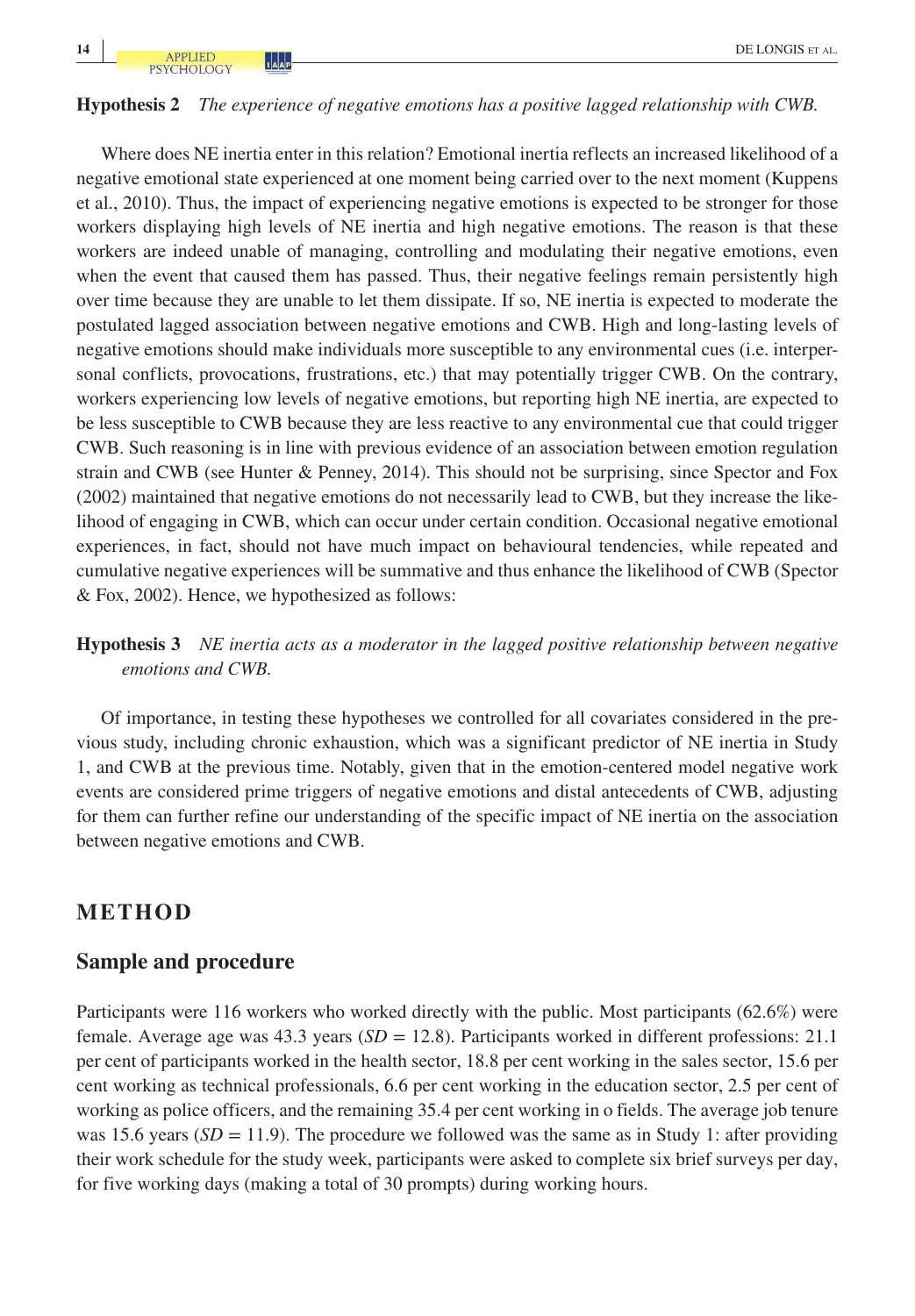# **Measures**

To measure exhaustion ( $\alpha$  = .84), self-esteem ( $\alpha$  = .76), neuroticism ( $\alpha$  = .91), negative emotions/NE inertia (between person reliability = .86; within person reliability = .76), and negative work events we used the same instruments as in Study 1. Time-lag was computed as in Study 1.

**CWB.** CWB was measured with three items (i.e. "I behaved in an unfriendly manner", "I gossiped about other people at work", and "I spent time on tasks unrelated to work") from the scale created by Dalal et al. (2009). Given the intensive nature of the study and the resulting potential burden on workers, we elected to assess only three behaviours that were likely to occur sufficiently frequently to allow good measurement (see Dalal et al., 2009). At each prompt, participants reported if they had or had not engaged in each behaviour since the previous survey. This resulted in a sum score that ranged from 0 (participant had not engaged in any behaviour) to 3 (participant had engaged in all behaviours).

# **Statistical analyses**

First, we aimed at a replication of the results from Study 1 by performing a first series of models and using the same statistical approach. Then NE inertia was computed as the autoregressive slope by estimating mixed models parameterized as previous Model 2 in Study 1 and following the analytical strategy described by Raudenbush and Bryk (2002). Essentially, we calculated and extracted the within individual estimate of the autocorrelation of negative emotions for each single participant within the overall mixed model described above. These estimates were then used as indicators of Level 2 NE inertia in all subsequent analyses.

To test Hypothesis 2 and Hypothesis 3, we conducted a distinct series of nested models, similar to the ones performed in Study 1. To test the lagged association between negative emotions and CWB (Hypothesis 2), we estimated a model in which CWB*ti* was predicted by previous CWB*t*−1, Negative Emotions*t*−1, and by the same set of covariates included in Study 1 (Model 4 to Model 6). Note that the prediction of CWB*ti* by Negative Emotions*t*−1 represents the main lagged relationship of negative emotions with CWB over time. The resulting equations for this model were:

$$
CWB_{ii} = \beta_{0i} + \beta_{1i}(CWB_{t-1i}) + \beta_{2i} (NegativeEmotions_{t-1i}) + \beta_{3i} (NegativeWorkEvents_{t-1i}) + \varepsilon_{ii}. (7)
$$
  
\n
$$
\beta_{0i} = \gamma_{00} + \gamma_{01} (NE\_Inertia_{i}) + \gamma_{02} (Exhaustion_{i}) + \gamma_{03} (Neuroticism_{i}) + \gamma_{04} (Self - esteem_{i}) + \gamma_{05} (Sex_{i}) + r_{0i},
$$
\n(8)

$$
\beta_{1i} = \gamma_{10} + r_{1i};\tag{9}
$$

$$
\beta_{2i} = \gamma_{20} + r_{2i};\tag{10}
$$

$$
\beta_{3i} = \gamma_{30} + r_{3i}.\tag{11}
$$

As in Study 1, the variances of random terms  $r_{1i}$  to  $r_{41}$  and the covariance between random terms were tested and, if not statistically significant, were fixed to zero. In Model 5, we examined if the strength of the relationship between CWB<sub>ti</sub> and Negative Emotions<sub>*t*−1</sub> varied randomly across participants. Then, in Model 6 we tested if the lagged association between negative emotions and CWB was moderated by NE inertia (Hypothesis 3). The Level-1 part of this model was the same as in Model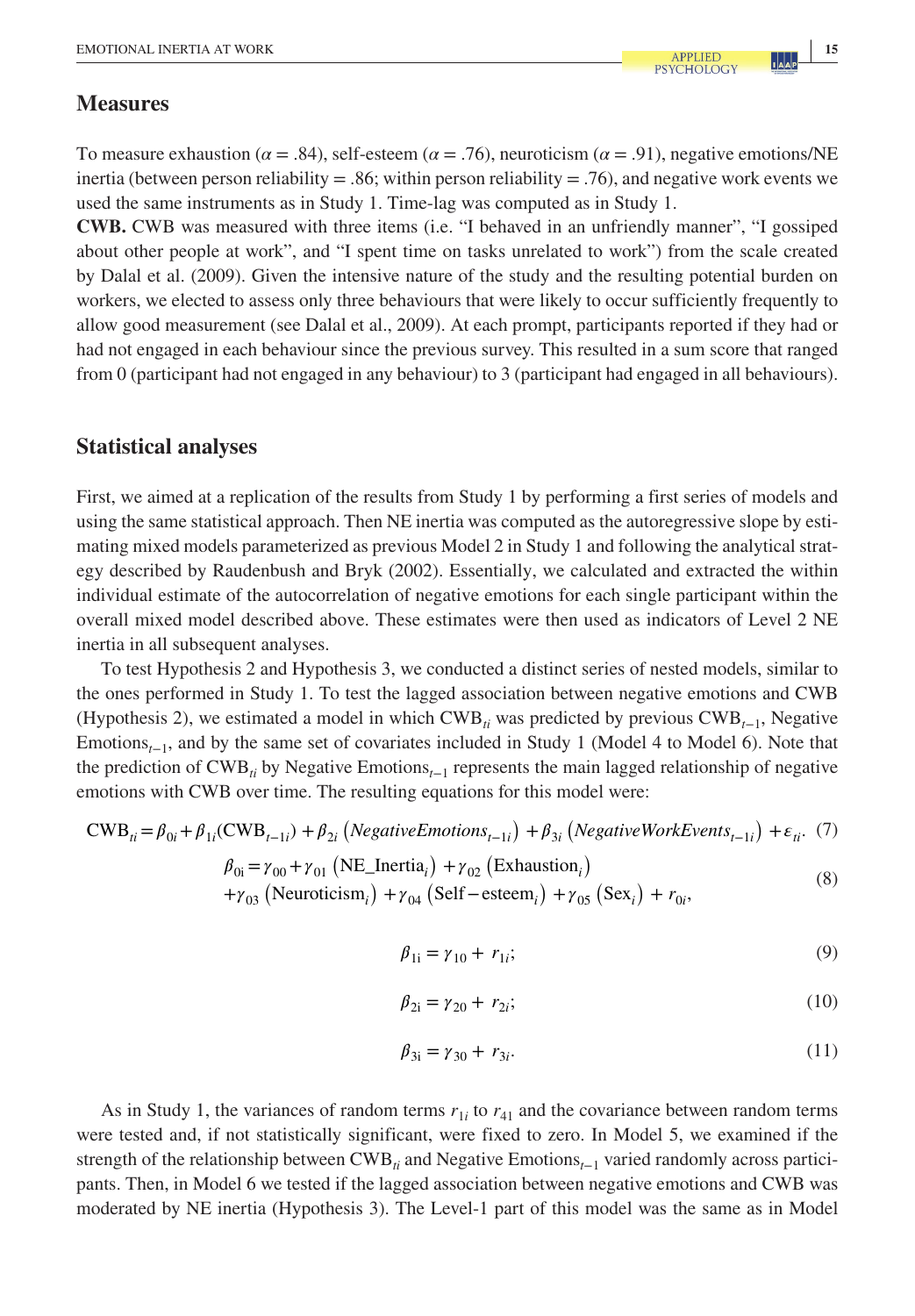5. We expanded the Level-2 equations by entering the cross-level interaction between NE inertia and negative emotions as a predictor of CWB over time, as follows:

$$
\begin{aligned} \n\beta_{0i} &= \gamma_{00} + \gamma_{01} \left( \text{NE\_Inertia}_i \right) + \gamma_{02} \left( \text{Neuroticism}_i \right) \\ \n&+ \gamma_{03} \left( \text{Self - esteem}_i \right) + \gamma_{04} \left( \text{Sex}_i \right) + \gamma_{05} \left( \text{NegativeEmotions}_i \right) + r_{0i}, \n\end{aligned} \tag{12}
$$

$$
\beta_{2i} = \gamma_{10} + \gamma_{11} \left( \text{NE\_Inertia}_i \right) + r_{1i}.
$$
\n(13)

As in Study 1, all Level-2 predictors were grand-mean centred, while all Level-1 predictors were person-mean centred (Enders & Tofighi, 2007; Hamaker & Grasman, 2015). The Level-2 equations for  $\beta_{1i}$ , and  $\beta_{3i}$ , remained unaltered. The *Hypothesis 3* is linked to the significance of the coefficient *γ*11 that reflects how differences in NE inertia change the relationship between the experienced level of negative emotions and CWB.

# **RESULTS**

### **Descriptive statistics and correlations of Level 2 variables**

The average interval between prompts was  $60.99$  min  $(SD = 22.22)$ . The completion rate was 97 per cent. The average time required to complete a survey was 2 min and 41 s. Table 3 shows means, standard deviations and correlations among variables. Correlations were significant and in the expected direction, except for those of negative work-events with (a) neuroticism and (b) selfesteem. CWB was significantly and positively related only with negative emotions. NE inertia was significantly and negatively related with neuroticism, but positively with exhaustion and negative emotions.

|                         | <b>Mean</b> | <b>SD</b> |                      | $\overline{2}$ | 3                  | $\overline{\mathbf{4}}$ | 5         | 6        |
|-------------------------|-------------|-----------|----------------------|----------------|--------------------|-------------------------|-----------|----------|
| 1. Neuroticism          | 2.87        | .78       |                      |                |                    |                         |           |          |
| 2. Self-esteem          | 1.82        | .31       | $-.36$ <sup>**</sup> |                |                    |                         |           |          |
| 3. Exhaustion           | 2.20        | .89       | $.30***$             | $-.34***$      |                    |                         |           |          |
| 4. Negative emotions    | 9.83        | 11.04     | $.42***$             | $-.35***$      | $.50***$           |                         | $27^{**}$ | $.12***$ |
| 5. Negative work-events | 3.12        | 1.74      | .12                  | .01            | $.18*$             | $.32***$                |           |          |
| 6. CWB                  | .35         | .33       | .13                  | $-.05$         | .10                | $.22*$                  | .12       |          |
| 7. NE inertia           | .00         | .09       | $.23*$               | .02            | $.18$ <sup>*</sup> | $.21$ <sup>*</sup>      | .07       | .01      |

**TABLE 3** Means, standard deviations, and correlations among Study 2 variables at Level-1 and Level-2

Level-1 (or "prompt level") correlations are presented above the diagonal; Level-2 (or "individual level") correlations are presented below the diagonal.

Note that emotional inertia is computed as a normal standardized variable and thus its mean is equal to 0. L1 observations = 3383; L2  $observation = 116$ .

 $*_{p}$  < .05;  $*_{p}$  < .01.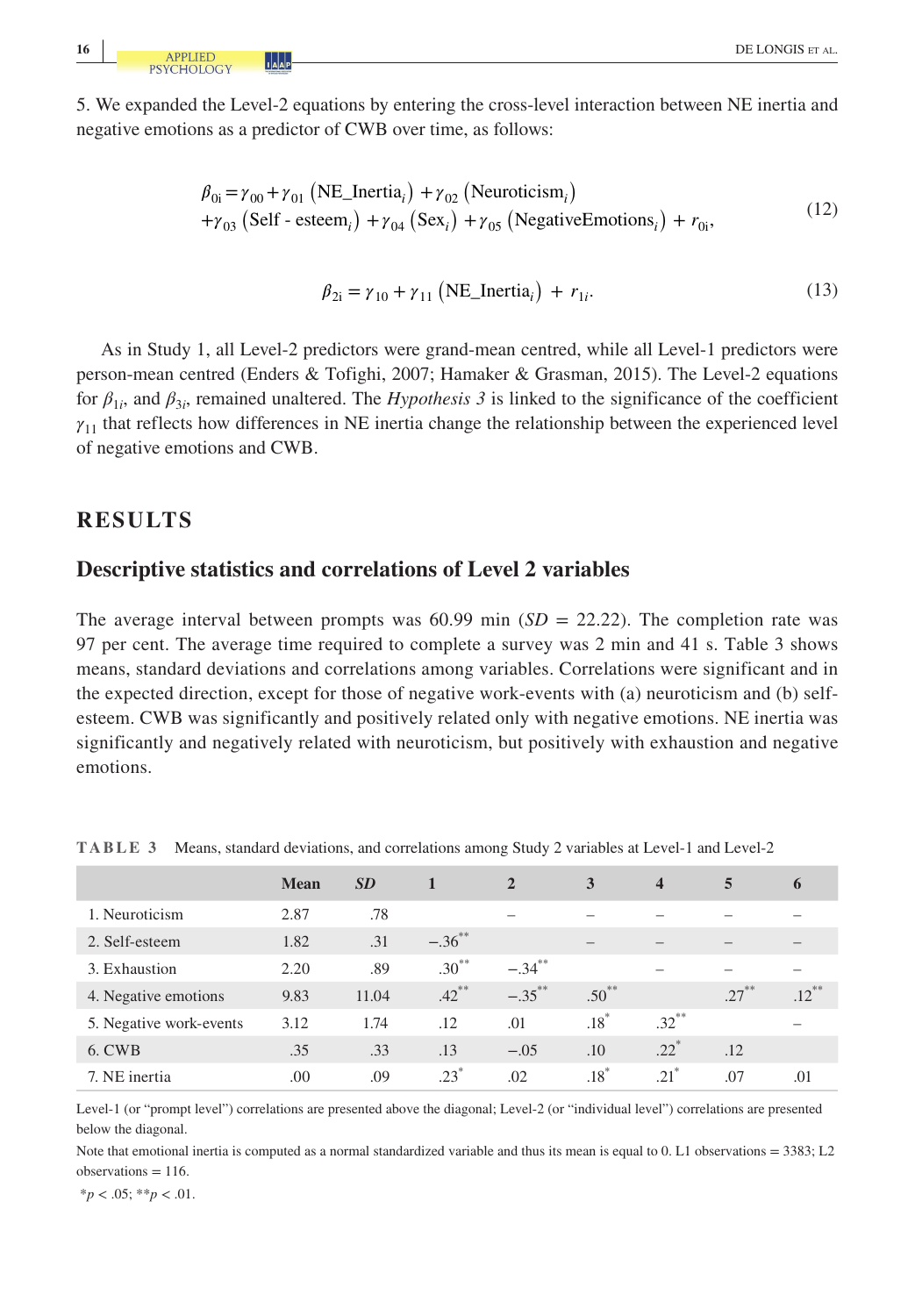| I                 |  |
|-------------------|--|
| $\frac{1}{2}$     |  |
|                   |  |
|                   |  |
|                   |  |
|                   |  |
|                   |  |
|                   |  |
|                   |  |
|                   |  |
|                   |  |
|                   |  |
|                   |  |
|                   |  |
|                   |  |
|                   |  |
|                   |  |
|                   |  |
|                   |  |
|                   |  |
|                   |  |
|                   |  |
| j                 |  |
|                   |  |
|                   |  |
|                   |  |
|                   |  |
|                   |  |
| į                 |  |
| Ì                 |  |
| l                 |  |
|                   |  |
|                   |  |
|                   |  |
| ŀ                 |  |
|                   |  |
| j                 |  |
|                   |  |
|                   |  |
|                   |  |
|                   |  |
|                   |  |
|                   |  |
|                   |  |
|                   |  |
|                   |  |
|                   |  |
|                   |  |
|                   |  |
|                   |  |
|                   |  |
|                   |  |
| í                 |  |
|                   |  |
|                   |  |
| ï                 |  |
|                   |  |
|                   |  |
| َة<br>ہ           |  |
|                   |  |
|                   |  |
|                   |  |
|                   |  |
| ֠                 |  |
|                   |  |
|                   |  |
|                   |  |
|                   |  |
|                   |  |
|                   |  |
| $\frac{1}{\zeta}$ |  |
|                   |  |
|                   |  |
|                   |  |
|                   |  |
|                   |  |
| l                 |  |
|                   |  |
|                   |  |
|                   |  |
|                   |  |
|                   |  |
|                   |  |
|                   |  |
|                   |  |
|                   |  |
|                   |  |
| l                 |  |
|                   |  |
|                   |  |
|                   |  |
|                   |  |
|                   |  |
|                   |  |
| į                 |  |
| j                 |  |
|                   |  |
|                   |  |
|                   |  |
|                   |  |
|                   |  |
| J                 |  |
|                   |  |
| l                 |  |
|                   |  |
| ٦                 |  |
| <br>              |  |
| ļ<br>ì            |  |
| I                 |  |
| d<br>ł            |  |
| F<br>į            |  |

|                                                                                                                                                                                                          | <b>Null Model</b>                     |                                |                                                                                                                                                                                                                                                                                                                                                                                  | Model 4              |      |                | Model 5             |            |                | Model 6             |         |                |
|----------------------------------------------------------------------------------------------------------------------------------------------------------------------------------------------------------|---------------------------------------|--------------------------------|----------------------------------------------------------------------------------------------------------------------------------------------------------------------------------------------------------------------------------------------------------------------------------------------------------------------------------------------------------------------------------|----------------------|------|----------------|---------------------|------------|----------------|---------------------|---------|----------------|
|                                                                                                                                                                                                          | Estimate<br>$(SE)$                    | p                              | $\overline{C}$                                                                                                                                                                                                                                                                                                                                                                   | Estimate $(SE)$ $p$  |      | U <sub>1</sub> | Estimate $(SE)$ $p$ |            | $\overline{C}$ | Estimate $(SE)$ $p$ |         | $\overline{C}$ |
| Variables                                                                                                                                                                                                |                                       |                                |                                                                                                                                                                                                                                                                                                                                                                                  |                      |      |                |                     |            |                |                     |         |                |
| Level <sub>2</sub>                                                                                                                                                                                       |                                       |                                |                                                                                                                                                                                                                                                                                                                                                                                  |                      |      |                |                     |            |                |                     |         |                |
| Intercept $(\gamma_{00})$                                                                                                                                                                                | .182(014)                             | 000                            | .21, .15                                                                                                                                                                                                                                                                                                                                                                         | .184 (.006)          | 000  | .20, .17       | 184 (.006)          | 000        | .20, .17       | 184 (.006)          | 000     | .20, .17       |
| NE Inertia $(\gamma_{01})$                                                                                                                                                                               | $\overline{1}$                        |                                | $\begin{array}{c} \end{array}$                                                                                                                                                                                                                                                                                                                                                   | $-.106(061)$         | .070 | $.02, -.23$    | $-135(065)$         | <b>CFO</b> | $.09, -31$     | $-105(060)$         | .066    | $.02, -.23$    |
| Exhaustion $(\gamma_{02})$                                                                                                                                                                               |                                       |                                | $\begin{array}{c} \end{array}$                                                                                                                                                                                                                                                                                                                                                   | 039 (.019)           | .026 | .08, .00       | .037 (.019)         | .042       | .08, .00       | .038 (.019)         | .036    | .07, .00       |
| Neuroticism $(\gamma_{03})$                                                                                                                                                                              |                                       |                                |                                                                                                                                                                                                                                                                                                                                                                                  | (070)(024)           | .003 | .12, .02       | .070(.024)          | .003       | .12, .02       | (070)(024)          | .003    | .139, .02      |
| Self-esteem $(\gamma_{04})$                                                                                                                                                                              | $\begin{array}{c} \hline \end{array}$ | $\mathbf{I}$                   | $\mid$                                                                                                                                                                                                                                                                                                                                                                           | 021 (.045)           | 624  | $.07, -.044$   | 011 (.017)          | 505        | $.024, -.044$  | .015(.046)          | .750    | $.06, -.10$    |
| Gender $(\gamma_{05})$                                                                                                                                                                                   | $\overline{1}$                        | $\mathsf{I}$                   | $\vert$                                                                                                                                                                                                                                                                                                                                                                          | (010, 100)           | 945  | $.020, -.11$   | 001 (.046)          | 835        | $.06, -.09$    | (600)(100)          | 916     | $.02, -.02$    |
| Level 1                                                                                                                                                                                                  |                                       |                                |                                                                                                                                                                                                                                                                                                                                                                                  |                      |      |                |                     |            |                |                     |         |                |
| $\mathrm{CWB}_{t-1}\left(\gamma_{10}\right)$                                                                                                                                                             | $\overline{\phantom{a}}$              |                                | $\overline{\phantom{a}}$                                                                                                                                                                                                                                                                                                                                                         | .044(.014)           | 001  | .07, .02       | .042(.014)          | 005        | .06, .02       | .043(.014)          | .003    | .05, .02       |
| Negative emotions $_{t-1}$ ( $\gamma_{20}$ )                                                                                                                                                             | $\mathsf I$                           | $\begin{array}{c} \end{array}$ | $\begin{array}{c} \rule{0pt}{2.5ex} \rule{0pt}{2.5ex} \rule{0pt}{2.5ex} \rule{0pt}{2.5ex} \rule{0pt}{2.5ex} \rule{0pt}{2.5ex} \rule{0pt}{2.5ex} \rule{0pt}{2.5ex} \rule{0pt}{2.5ex} \rule{0pt}{2.5ex} \rule{0pt}{2.5ex} \rule{0pt}{2.5ex} \rule{0pt}{2.5ex} \rule{0pt}{2.5ex} \rule{0pt}{2.5ex} \rule{0pt}{2.5ex} \rule{0pt}{2.5ex} \rule{0pt}{2.5ex} \rule{0pt}{2.5ex} \rule{0$ | 007 (.005)           | .121 | $.02, -.00$    | .006(.005)          | .102       | $.01, -.00$    | (001, 005)          | .303    | $.01, -.00$    |
| Negative work events $_{t-1}$<br>$(Y_{30})$                                                                                                                                                              | $\mathsf{I}$                          |                                | $\begin{array}{c} \rule{0pt}{2.5ex} \rule{0pt}{2.5ex} \rule{0pt}{2.5ex} \rule{0pt}{2.5ex} \rule{0pt}{2.5ex} \rule{0pt}{2.5ex} \rule{0pt}{2.5ex} \rule{0pt}{2.5ex} \rule{0pt}{2.5ex} \rule{0pt}{2.5ex} \rule{0pt}{2.5ex} \rule{0pt}{2.5ex} \rule{0pt}{2.5ex} \rule{0pt}{2.5ex} \rule{0pt}{2.5ex} \rule{0pt}{2.5ex} \rule{0pt}{2.5ex} \rule{0pt}{2.5ex} \rule{0pt}{2.5ex} \rule{0$ | 017 (.024)           | .463 | $.06, -.03$    | .015(.025)          | 524        | $.05, -03$     | 017 (.024)          | .482    | $.05, -.03$    |
| Cross level interaction                                                                                                                                                                                  |                                       |                                |                                                                                                                                                                                                                                                                                                                                                                                  |                      |      |                |                     |            |                |                     |         |                |
| Neg. emotions <sub>t-1</sub> *NE Inertia -<br>$(\gamma_{11})$                                                                                                                                            |                                       |                                |                                                                                                                                                                                                                                                                                                                                                                                  |                      |      |                |                     |            | $\overline{1}$ | 097 (.043)          | $000$ . | .21, .01       |
| $\mathrel{\mathop{\rule{.3pt}{.}}\hspace{.3pt}\mathrel{.}}\mathrel{--} 1$ Residual<br>( $\epsilon_{ti})$                                                                                                 | 061 (.002)                            | 000                            |                                                                                                                                                                                                                                                                                                                                                                                  | .06, .05 .061 (.002) | 000  | .061, .056     | 061 (.002)          | 000        | .06, .05       | .061 (.002)         | 000     | .06, .05       |
| Intercept variance $(\tau_{00})$                                                                                                                                                                         | .022(.003)                            | 000                            | .03, .02                                                                                                                                                                                                                                                                                                                                                                         | .022(.002)           | 000  | .030, .017     | .022(.002)          | 000        | .03, .02       | .022(.002)          | 000     | .03, .02       |
| Slope variance $(\tau_{11})$                                                                                                                                                                             | $\mathsf I$                           |                                | I                                                                                                                                                                                                                                                                                                                                                                                |                      |      |                | (100, 000)          | 994        | .00, .00       | .000(.002)          | .697    | .02, .00       |
| $-2$ Log (lh)                                                                                                                                                                                            |                                       | 415.93                         |                                                                                                                                                                                                                                                                                                                                                                                  | 369.41               |      |                | 366.37              |            |                | 360.82              |         |                |
|                                                                                                                                                                                                          |                                       | 3                              |                                                                                                                                                                                                                                                                                                                                                                                  | $\equiv$             |      |                | $\overline{c}$      |            |                | $\overline{4}$      |         |                |
| Difference of -2 Log                                                                                                                                                                                     |                                       |                                |                                                                                                                                                                                                                                                                                                                                                                                  | 46.52                |      |                | 3.04                |            |                | 5.55                |         |                |
| Difference in $df$                                                                                                                                                                                       |                                       |                                |                                                                                                                                                                                                                                                                                                                                                                                  | $\infty$             |      |                |                     |            |                |                     |         |                |
| Note: A model in which CWB, negative work events, and Time-lag were allowed to vary randomly across participants was also tested, but these estimates resulted not statistically significant and overall |                                       |                                |                                                                                                                                                                                                                                                                                                                                                                                  |                      |      |                |                     |            |                |                     |         |                |

 $\begin{bmatrix} 1 & a \\ a & b \end{bmatrix}$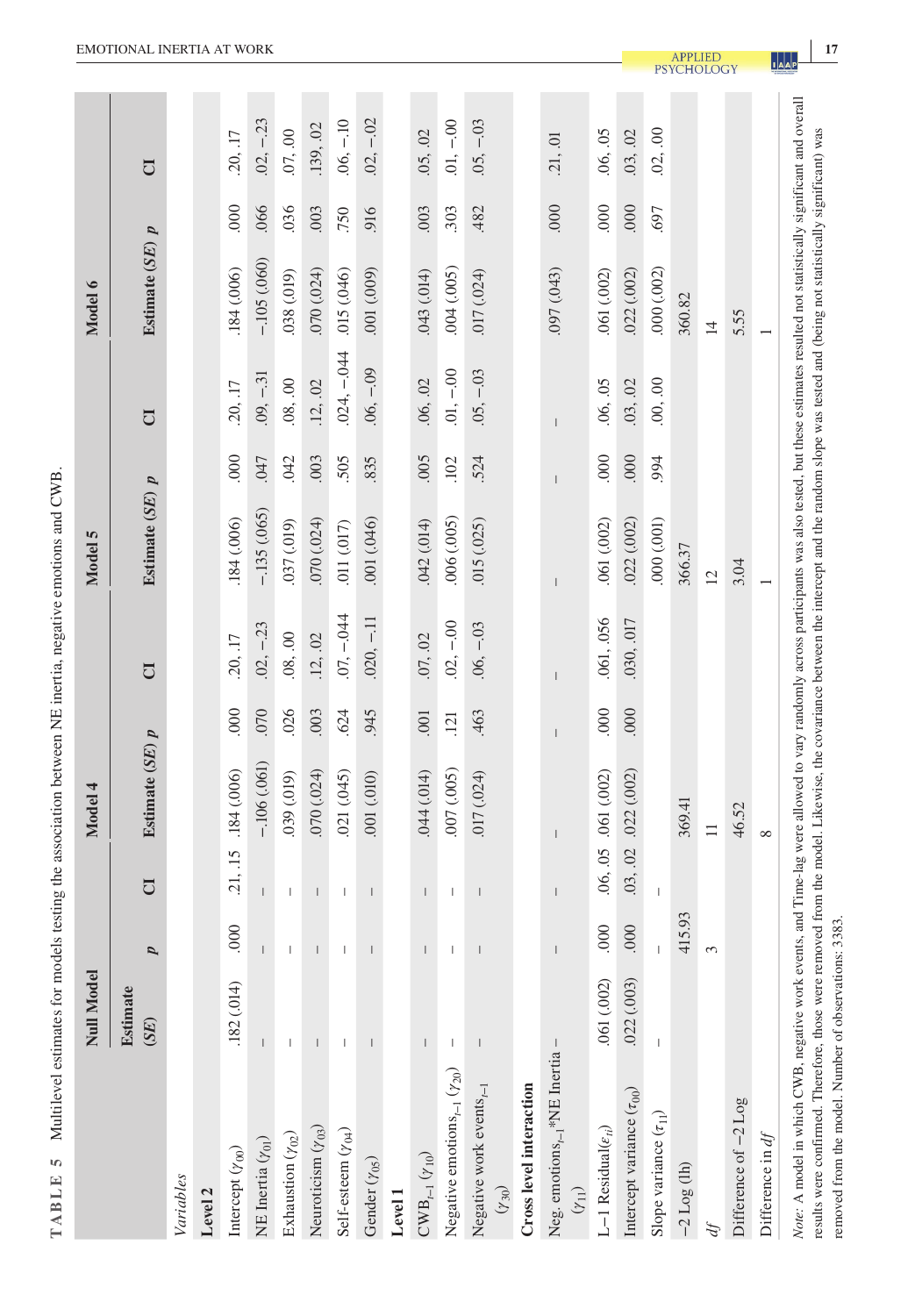#### **Preliminary analyses**

As in Study 1, we first examined if negative emotions, CWB, and negative work events fluctuated within persons. For negative emotions 70 per cent of the total variance of was within persons; for CWB within-person variance was 28 per cent. For negative work events within-person variance was 29 per cent. These values indicate that a substantial amount of the variance in negative emotions, CWB and negative work events is due to within-person fluctuations.

We also examined the frequency of CWB: during 25.3 per cent of total prompts participants reported that they engaged in at least one CWB. Out of 116 participants, 8 of them never reported having engaged in CWB. In terms of specific behaviour, "I spent time on tasks unrelated to work" was the most frequent.

# **Replicating results of Study 1**

The degree of NE inertia was tested as in Study 1. Results of multilevel models testing the relationship between exhaustion and NE inertia are presented in Table 4. Negative emotions were autocorrelated over time, with a moderately high autoregressive parameter of .44 (Model 1). The pattern of results was essentially identical to that found in Study 1. Model 3 fitted the data better compared to Model 2: Indeed, the hypothesized cross-level interaction of chronic exhaustion at T0 with negative emotions*t*−1 significantly predicted negative emotions at a later time point. Accordingly, as in Study 1, the strength of the association between previous negative emotions and current negative emotions was moderated by chronic exhaustion. Specifically, this relationship was stronger when chronic exhaustion was high (+ 1 *SD*: *B* = .46; *SE* = .02; *p* < .001) than when it was low (− 1 *SD*: *B* = .34; *SE* = .02; *p* < .001). The relationship between current negative emotions and previous negative emotion as a function of chronic exhaustion is represented in Figure 2. This direct replication is important because it brings additional evidence to the robustness of the finding. With respect to covariates, except negative work events, all covariates were significantly associated to mean levels of negative emotions. As in Study 1, we performed all analyses without covariates and all results did not change.

# **Testing Hypothesis 2: The experience of negative emotions is positively associated with CWB**

We examined if the experience of negative emotions at  $t - 1$  predicted CWB. As displayed in Table 5, findings from Model 4 did not support our hypothesis, as the Level-1 slope linking previous negative emotional states to current CWB was not statistically significant. Workers reporting high level of negative emotions did not report an increase in CWB at the following measurement occasion.

# **Testing Hypothesis 3: NE inertia increases the relationship between negative emotions and CWB**

According with Hypothesis 3, workers characterized by higher levels of overall NE inertia were more likely to report CWB at the next time point when having experienced negative emotions. When entering the interaction between negative emotions and NE inertia, the model fit improved (Table 5). In line with Hypothesis 3, the relationship between previous negative emotions and CWB was stronger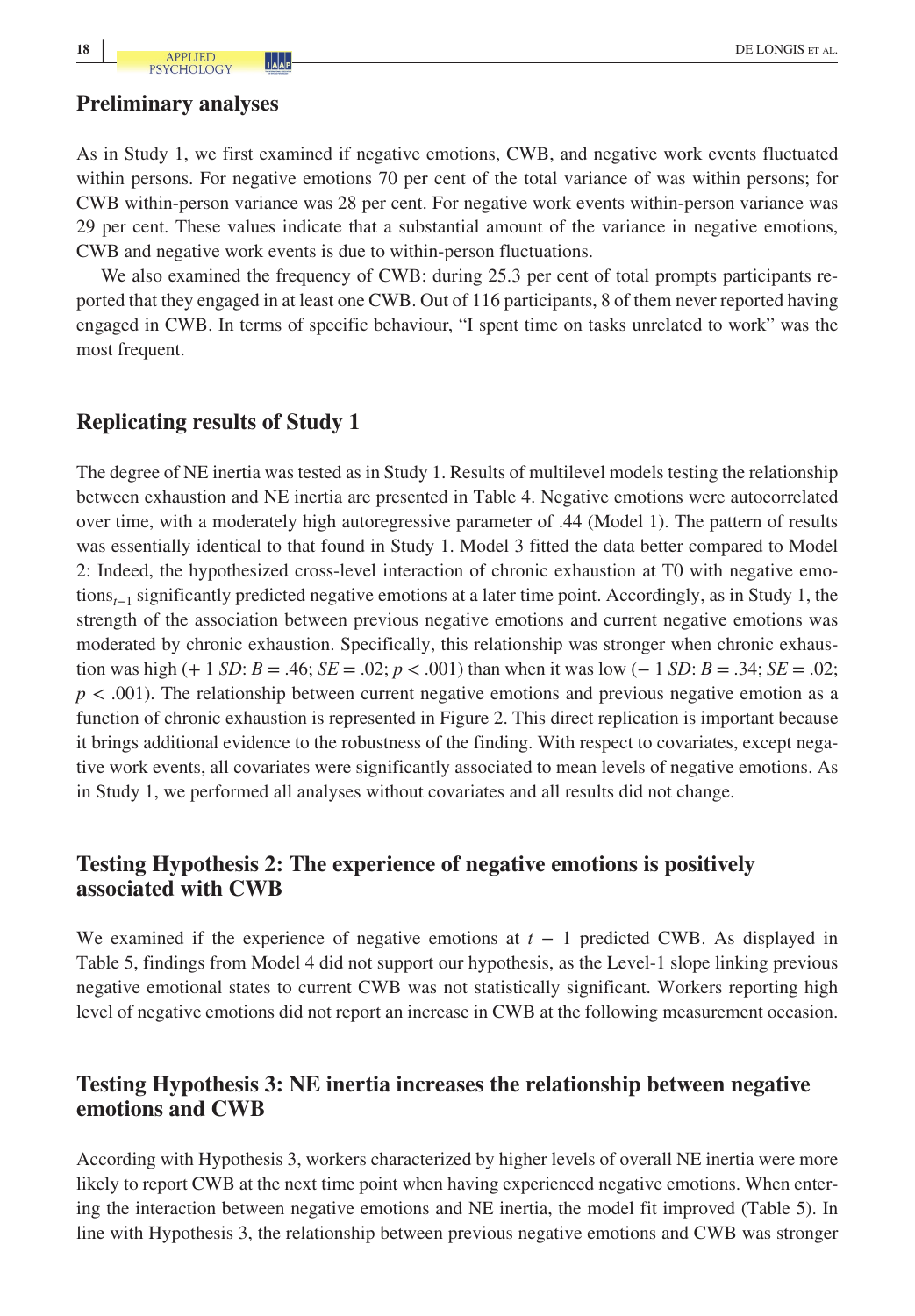| l                                           |
|---------------------------------------------|
|                                             |
|                                             |
| ļ                                           |
|                                             |
|                                             |
| l<br>,<br>l                                 |
| ׇ֓֕֡                                        |
| ì<br>l                                      |
| i                                           |
|                                             |
|                                             |
|                                             |
| i                                           |
| i                                           |
|                                             |
|                                             |
|                                             |
| <b>Section</b>                              |
|                                             |
| ï<br>i                                      |
|                                             |
|                                             |
|                                             |
| THE PLAN OF A STRIP                         |
|                                             |
|                                             |
|                                             |
| ֖֖֖ׅׅׅׅ֪֪ׅ֚֚֚֚֚֚֚֚֡֝֬֝֬֝֬֝֬֝֬֓֬֝֬֝֓֝֬֓֝֬֝֓֬ |
| ֪ׅ֬֓֕֡֡֡֡֡֡֡֡֡֡֡                            |
|                                             |
|                                             |
| j                                           |
| ļ                                           |
| E L H<br>l<br>╕                             |
| d                                           |

|                                                                                                                                                                                                             |                         |                                       |             |                                       |                | Multilevel models examining the relation between chronic exhaustion and NE inertia (Study 2) |                     |                                |                |                   |      |                |
|-------------------------------------------------------------------------------------------------------------------------------------------------------------------------------------------------------------|-------------------------|---------------------------------------|-------------|---------------------------------------|----------------|----------------------------------------------------------------------------------------------|---------------------|--------------------------------|----------------|-------------------|------|----------------|
|                                                                                                                                                                                                             | <b>Null Model</b>       |                                       |             | Model 1                               |                |                                                                                              | Model 2             |                                |                | Model 3           |      |                |
|                                                                                                                                                                                                             | <b>Estimate</b><br>(SE) | p                                     | É           | Estimate $(SE)p$                      |                | U                                                                                            | Estimate $(SE)$ $p$ |                                | U              | Estimate $(SE)$ p |      | U              |
| Variables                                                                                                                                                                                                   |                         |                                       |             |                                       |                |                                                                                              |                     |                                |                |                   |      |                |
| Level <sub>2</sub>                                                                                                                                                                                          |                         |                                       |             |                                       |                |                                                                                              |                     |                                |                |                   |      |                |
| Intercept $(\gamma_{00})$                                                                                                                                                                                   | 2.401 (.156)            | 000.                                  | 2.71, 2.09  | 2.519 (.021)                          | 000            | 2.56, 2.48                                                                                   | 2.520 (.021)        | .000                           | 2.55, 2.48     | 2.520 (.020)      | 000. | 2.55, 2.48     |
| Exhaustion $(\gamma_{01})$                                                                                                                                                                                  |                         |                                       |             | 2.425 (.066)                          | 000.           | 2.54, 2.31                                                                                   | 2.426 (.064)        | .000                           | 2.53, 2.31     | 2.427 (.064)      | 000. | 2.53, 2.31     |
| Neuroticism $(\gamma_{02})$                                                                                                                                                                                 | 1                       | $\begin{array}{c} \hline \end{array}$ |             | 1.923 (.081)                          | 000            | 2.07, 1.78                                                                                   | 1.924 (.078)        | 000                            | 2.05, 1.79     | 1.924 (.079)      | 000  | 2.06, 1.78     |
| Self-Esteem $(\gamma_{03})$                                                                                                                                                                                 |                         | L                                     |             | $-1.955(169)$                         | .000           | $-2.26, -1.64$                                                                               | $-1.956(.165)$      | .000                           | $-2.05, -1.78$ | $-1.956(.163)$    | .000 | $-2.24, -1.67$ |
| Gender $(\gamma_{04})$                                                                                                                                                                                      | T                       | T                                     |             | $-407(034)$                           | .000           | $-.34, -.47$                                                                                 | $-408(033)$         | .000                           | $-.34, -47$    | $-.408(.033)$     | 000. | $-.34, -.47$   |
| Level 1                                                                                                                                                                                                     |                         |                                       |             |                                       |                |                                                                                              |                     |                                |                |                   |      |                |
| Negative emotions $_{t-1}$<br>$(\gamma_{10})$                                                                                                                                                               |                         |                                       |             | .444 (.022)                           | 000            | .49, .40                                                                                     | 410 (.019)          | $000$ .                        | .41, .39       | 404 (.019)        | 000  | .404, .381     |
| events <sub><math>t-1</math></sub> $(y_{20})$<br>Negative work                                                                                                                                              |                         |                                       |             | $-.067(.088)$                         | .444           | $.09, -.23$                                                                                  | $-0.085$ $(.088)$   | .332                           | $.05, -24$     | $-0.090(0.089)$   | .311 | $.059, -25$    |
| interaction<br>Cross level                                                                                                                                                                                  |                         |                                       |             |                                       |                |                                                                                              |                     |                                |                |                   |      |                |
| $Exhaustion*NE_{r-1}$<br>$(\gamma_{11})$                                                                                                                                                                    | $\mid$                  | $\sf I$                               | $\mid$      | $\begin{array}{c} \hline \end{array}$ | $\overline{1}$ | $\begin{array}{c} \end{array}$                                                               |                     | $\begin{array}{c} \end{array}$ | $\sf I$        | .209 (.058)       | .000 | .23, 13        |
| L-1 Residual $(\varepsilon_{ti})$                                                                                                                                                                           | 1.21 (.029)             | 000                                   | 27, 1.15    | .896 (.033)                           | 000            | .87, .86                                                                                     | 870 (.034)          | 000                            | .87, .75       | 870 (.034)        | 000  | .87, .75       |
| Intercept variance<br>(50)                                                                                                                                                                                  | 2.80 (.373)             | $000$ .                               | 3.64, 2.16  | 1.80 (.041)                           | 000            | 1.98, 1.70                                                                                   | 1.80 (.041)         | 000                            | 1.98, 1.69     | 1.80(0.033)       | 000  | 1.98, 1.70     |
| Slope variance $(\tau_{11})$                                                                                                                                                                                | T                       | $\mathsf I$                           | $\mathsf I$ |                                       |                |                                                                                              | 019 (.008)          | .062                           | .04, .01       | .015 (.008)       | .448 | .03, .01       |
| $-2$ Log (lh)                                                                                                                                                                                               | 11,098.61               |                                       |             | 9550.25                               |                |                                                                                              | 9510.45             |                                |                | 9502.35           |      |                |
|                                                                                                                                                                                                             | 3                       |                                       |             | ⊝                                     |                |                                                                                              | $\supseteq$         |                                |                | $\supseteq$       |      |                |
| Difference of -2 Log                                                                                                                                                                                        | $\mathsf{I}$            |                                       |             | 1596.26                               |                |                                                                                              | 39.80               |                                |                | 8.10              |      |                |
| Difference in $df$                                                                                                                                                                                          |                         |                                       |             | $\overline{ }$                        |                |                                                                                              |                     |                                |                |                   |      |                |
| Note: All variables (but gender) were square root transformed. The random effect associated with "Negative work events" was tested and found to be statistically not significant. Therefore, it was removed |                         |                                       |             |                                       |                |                                                                                              |                     |                                |                |                   |      |                |

from the model. Likewise, the covariance between the intercept and the random slope was tested and (being not statistically significant) was removed from the model. Number of observations: 3383.

**1**<br>**1**<br>**A**<br>**P**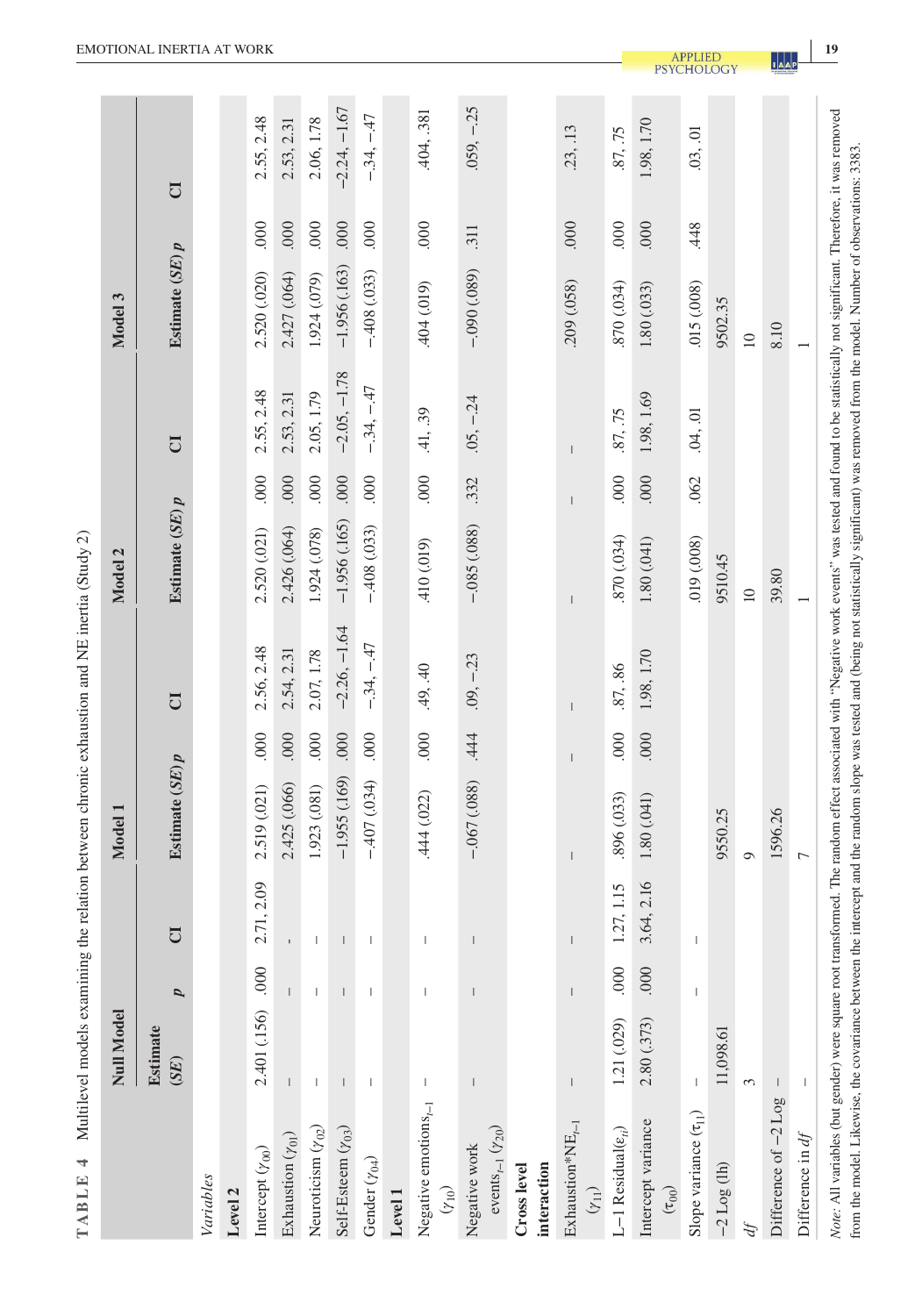

**FIGURE 2** Prediction of concurrent negative emotions by previous negative emotions as a function of chronic exhaustion (Study 2)

when NE inertia was high  $(+ 1 SD: B = .04; SE = .01; p < .001, 95\% \text{ CI } [.06, .02])$  than when it was low (− 1 *SD*: *B* = .02; *SE* = .01; *p* = .08, 95% CI [.06, −.01]). The observed relationship between negative emotions and CWB as a function of NE inertia is displayed in Figure 3. As shown, workers reporting high levels of negative emotions and high NE inertia engaged more in CWB than workers high in negative emotions, but low in NE inertia. Workers experiencing low levels of negative emotions and high level of NE inertia reported lower levels of CWB than workers experiencing low level of negative emotions and low NE inertia.

#### **Ancillary analysis**

To further rule out the interpretation that the higher impact of previous negative emotions on CWB was simply attributable to a state of irritability stimulated by a higher level of chronic exhaustion, we also tested, in a different model, the role of chronic exhaustion as a cross-level moderator of the relationship between previous negative emotions and subsequent CWB. This parameter was not significant ( $B = .002$ ,  $SE = 0.01$ ,  $p = .589$ ).

#### **Discussion of study 2 findings**

Using a relatively large and diverse sample of workers, but using the same methodology as in Study 1, results from this second study further demonstrated the significant association between chronic exhaustion and NE inertia at work. Whereas these findings need to be replicated in future studies, we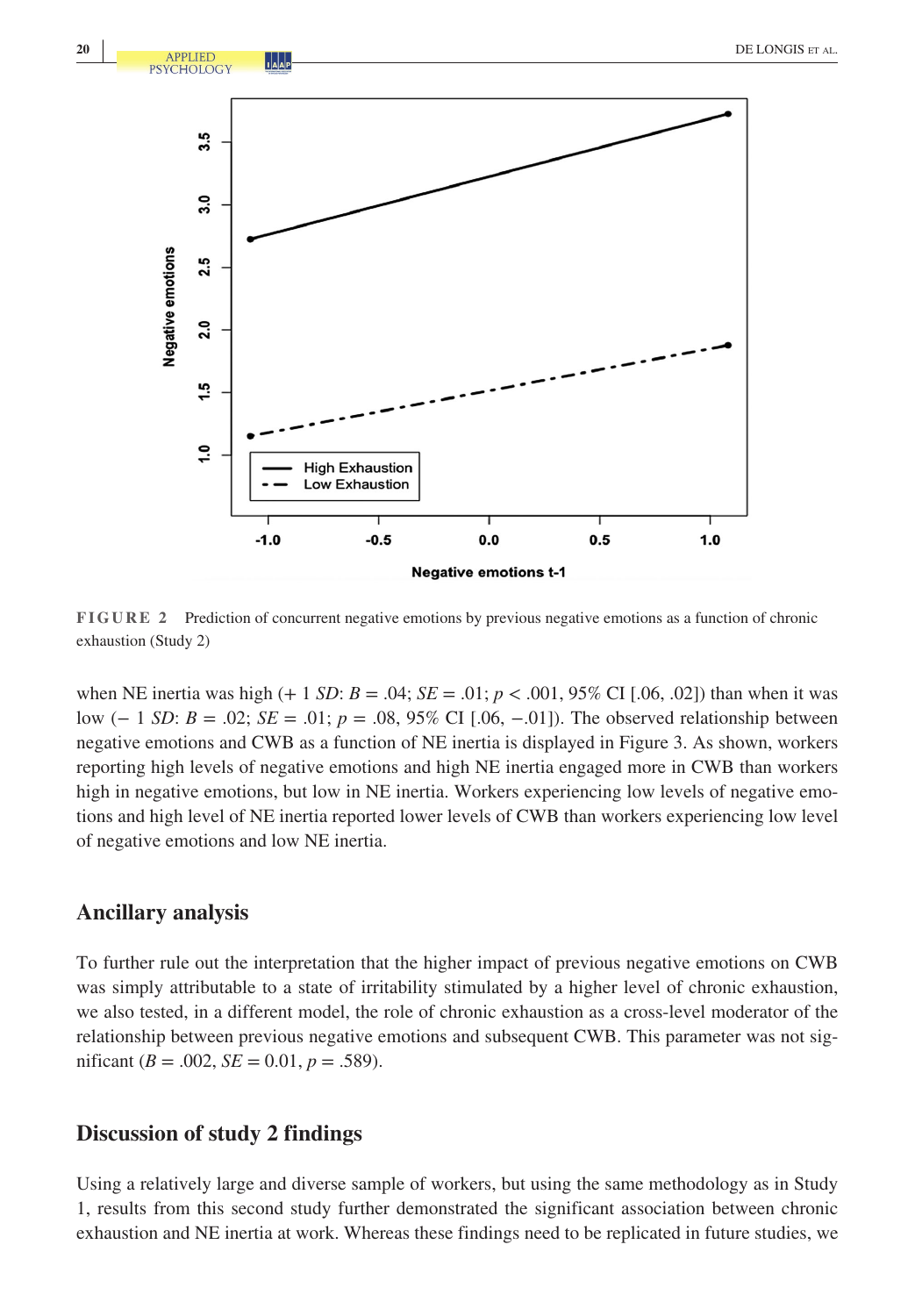

**FIGURE 3** Prediction of CWB by lagged negative emotions as a function of NE inertia.  $CWB = counteroductive work behaviour; NE = negative emotions.$ 

consider the idea that high levels of chronic exhaustion are related to high levels of NE inertia at work is sufficiently supported. A second important finding of this study refers to the impact of NE inertia on the relationship between the experience of negative emotional states and CWB. In contrast with our prediction, the experience of negative emotions itself did not predict the enactment of CWB. Instead, it was the persistence of negative emotions over time that increased the likelihood that CWB would occur. However, this result is consistent with previous findings by Dalal et al. (2009) that found a significant concurrent association between affect and CWB, but not a lagged one. Our results suggest that the experience of high negative emotions may be related to a higher tendency to enact CWB only for those workers who are unable to let their negative feelings dissipate (i.e. high NE inertia). It is likely that at the within-person level, short-lived emotional episodes do not necessarily predict CWB over time. Although this result needs to be replicated in future studies, it clarifies a boundary condition when negative emotions may promote CWB, namely NE inertia. In our study, those workers reporting high feelings of chronic exhaustion showed high NE inertia over time. These same workers appeared prone to enact CWB over time.

Overall, findings from the present study further emphasize the relevance of temporal dependency of negative emotions at work. On the one hand, they support the idea that NE inertia may derive from a condition of resources depletion (i.e. chronic exhaustion); on the other hand, they offer insights on the mechanisms by which NE inertia may affect organizational behaviour. Thus, this second study (a) contributes to knowledge on job-related exhaustion by testing the robustness of the association between exhaustion and a specific within-individual emotional dynamic; (b) shows how less flexible emotion dynamics may be related to workers' organizational behaviour.

# **GENERAL DISCUSSION**

As conceptualized by Kuppens and colleagues (2010), emotional inertia represents a relatively stable individual characteristic arising from a dynamic process. Indeed, emotional inertia perfectly instantiates an example of a pathological process (i.e. the chronical slowing down of individual emotional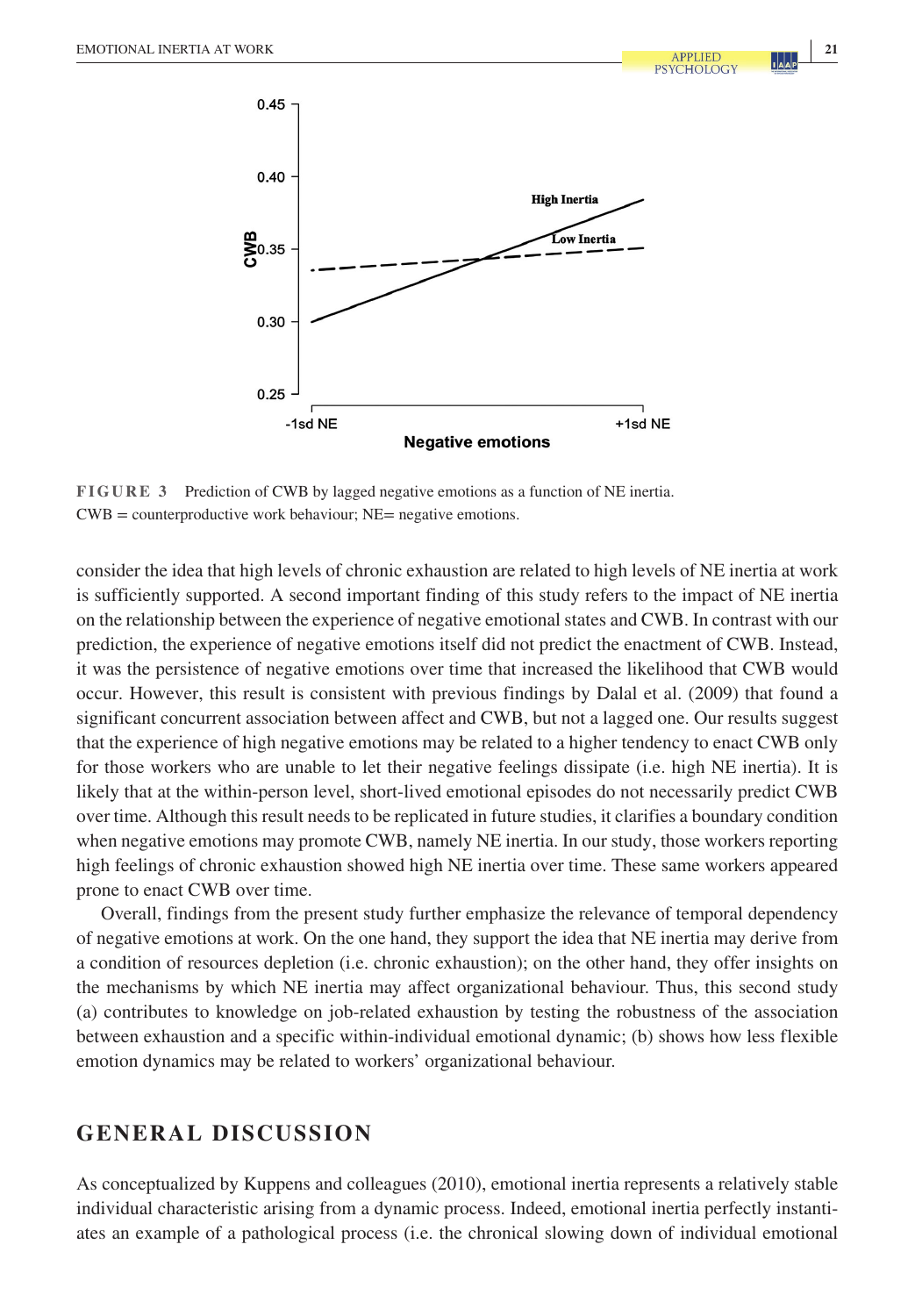dynamics) that, once crystallized, emerges as a person-level style of emotional regulation. At the within-individual level, the lack of emotional responsiveness, in the form of persisting and apparently unchangeable emotional states, is likely to signal a state of resource depletion, often related to chronical stress states. At the between-person level, the reduced emotional responsivity and the deriving persistence of specific emotional states are related to differences in observed individuals' organizational behaviour. Loosely speaking, workers' emotional inertia may emerge as a result of their interaction with the organizational environment, and then, once structured, it may be associated to workers' subsequent organizational behaviour. Our studies contribute to knowledge on chronic exhaustion as an indicator of resource depletion by examining an underexplored principle of COR theory (namely the fourth; Hobfoll, 1989, 2001) and demonstrating how exhaustion may lead workers to enter a defensive mode that aims at resource preservation, which is associated with a specific within-individual emotional dynamic. Moreover, our findings add to current research on the emotion-centered model of voluntary work behaviour (Spector & Fox, 2002) by showing how temporal dependency of emotional states may play a crucial role in workers' intentions to act in a counterproductive way.

From a theoretical perspective, our results demonstrate the need for future research to investigate both (a) within-person processes as they unravel as processes of action and reaction within a particular individual's experiences at work, and (b) the differences between workers (at the between-person level), such that ones standing relative to others might affect within-person processes, such as CWB. By considering one of these levels only, no theory of organizational behaviour can aspire to be complete or even comprehensive. Instead, it is by the conjoint consideration of the between-person and the within-person level that the relevance of emotional inertia in the work setting can be fully appreciated.

# **Limitations**

Our studies have some limitations. One first limitation is the exclusive reliance on self-reports and related concerns of common-method variance (Podsakoff et al., 2003). While person-mean centering partially mitigates this problem (i.e. person-mean centred scores are deprived by response tendencies stemming from individual differences), future studies may consider gathering reports from coworkers or the supervisor. This advice, of course, is of outmost importance for CWB, while it may be more difficult to find reliable other sources for negative emotions and even exhaustion. A second limitation is the use of only three items selected from the scale developed by Dalal and colleagues (2009). Given the intensive nature of our ESM protocol we were concerned of imposing too much burden on study participants, and thus considered three representative items to be sufficient. However, future studies should include broader measures of CWB to further validate these results. Another limitation refers to the temporal frame considered. Although five days may seem reasonable, and similar to the timeframe used in previous similar studies (Sonnentag et al., 2008), it is likely that emotional inertia may behave as a persisting state, and thus that some workers may appear relented and emotionally slow during certain time periods but not in others. Future studies may use different timeframes for testing the generalizability of our results.

Finally, it is of outmost importance to determine the optimal timeframe to assess emotional inertia. Following previous research (e.g. Koval et al., 2013, 2016), we considered one week to be sufficient. However, it is likely that emotional inertia may accumulate and then also dissipate all over a single working day. It is also possible that correlates of emotional inertia may change when observed over such a short time span. To reliably assess such a phenomenon, it would be necessary to prompt workers more than six times per day, as we did over multiple days. Given the cost of conducting similar studies, it is important to determine their optimal characteristics.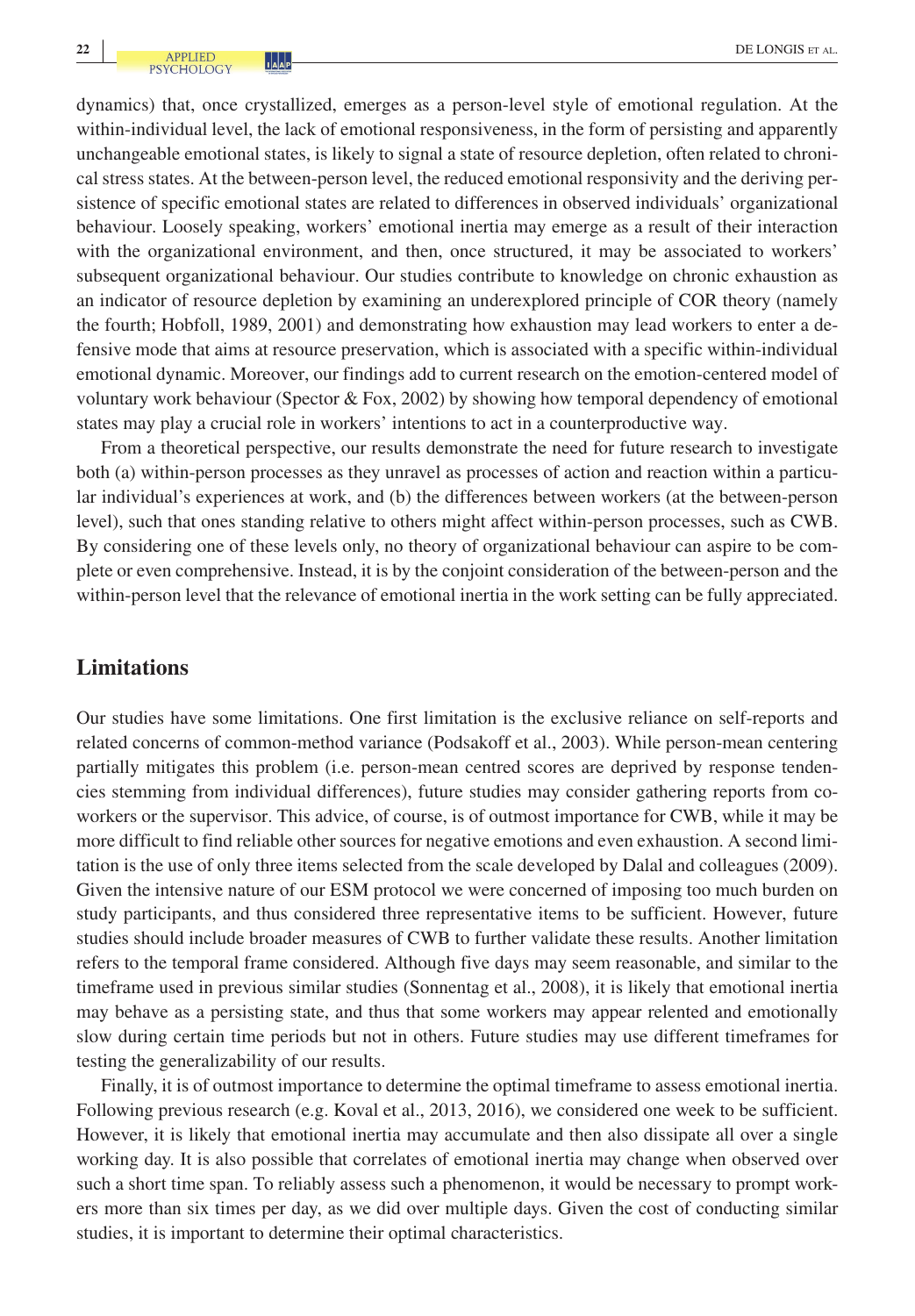# **Suggestions for future studies**

In these studies, we examined (a) the association between workers' chronic exhaustion and NE inertia (b) the relation between workers' NE inertia and organizational behaviour in terms of CWB. A key question for future research is whether and how the effects of workers' emotional inertia unfold after work, during leisure time for instance. Indeed, it would be interesting to investigate *if* and *in which way* workers' emotional inertia, as assessed at work, "survive" after work, or if and when it fades out. It would be also intriguing to investigate whether emotional inertia is a stable and situationally invariant construct, such that emotional inertia assessed at work is different from emotional inertia assessed at home, or if they refer to two correlated but distinct constructs.

Despite our study design limited many of the pitfalls of cross-sectional studies, we cannot rule out that, for example, the relationship between chronic exhaustion and emotional inertia is dynamical, so that they reinforce each other over time. NE inertia may in fact contribute both to the onset of exhaustion symptoms and their maintenance over time. One opportunity for shading light on this point would be the use of experimental designs to test causality between chronic exhaustion and emotions, long-term intervention studies, or interrupted time series analysis.

In addition, future studies can focus on the role of positive and negative organizational events as determinants of emotional inertia, for example by exploring if this relationship can be mediated by exhaustion or not.

Given the importance of controlling for the time-lag, future studies should investigate the optimal time lag between successive prompts, in order to obtain more reliable estimates of individuals' levels of emotional inertia. Overall, the occurrence of CWB in our sample was relatively low. Therefore, researchers should examine whether our results also hold in work settings characterized by a higher occurrence of CWB. One may expect a stronger moderating effect of emotional inertia in such cases, given that engaging in CWB may be perceived as more common. In the absence of empirical data, more research is necessary on this point. Finally, future research may examine other correlates of NE inertia and exhaustion at work, as it is likely that it may affect a number of different processes, such as judicial decisions (e.g. Danziger et al., 2011), and employee's evaluations of their performance (De Longis & Alessandri, 2020).

To conclude, in two independent samples we found moderate effect sizes associated with (a) the prediction of NE inertia by initial levels of chronic exhaustion and (b) the moderation of the association between negative emotions and CWB by NE inertia. Given that the size of those effects is moderate at best, we recommend that future studies rely on samples of appropriate size, at least of equal size of those used in the present studies (i.e. at least 100 individuals at Level 2, and at least six prompts at Level 1). In all cases in which it is not possible to increase the Level-2 sample size (e.g. with underrepresented populations), researchers should consider sampling more of observations at Level 1 by increasing the number (a) of measurements per day, (b) of study days, or (c) both. In any case, our estimates of these effects can be used as a starting point to conduct adequate power analyses and calculate the necessary sample sizes.

# **Implications for practice**

Our studies offer some practical implications for managers and organizations. Assuming that chronic exhaustion at least partially predicts NE inertia, organizations could offer stress management interventions as well as interventions aimed at increasing specific resources (e.g. negative emotions management, social support) to improve well-being at work and outside work (Hobfoll et al., 2018).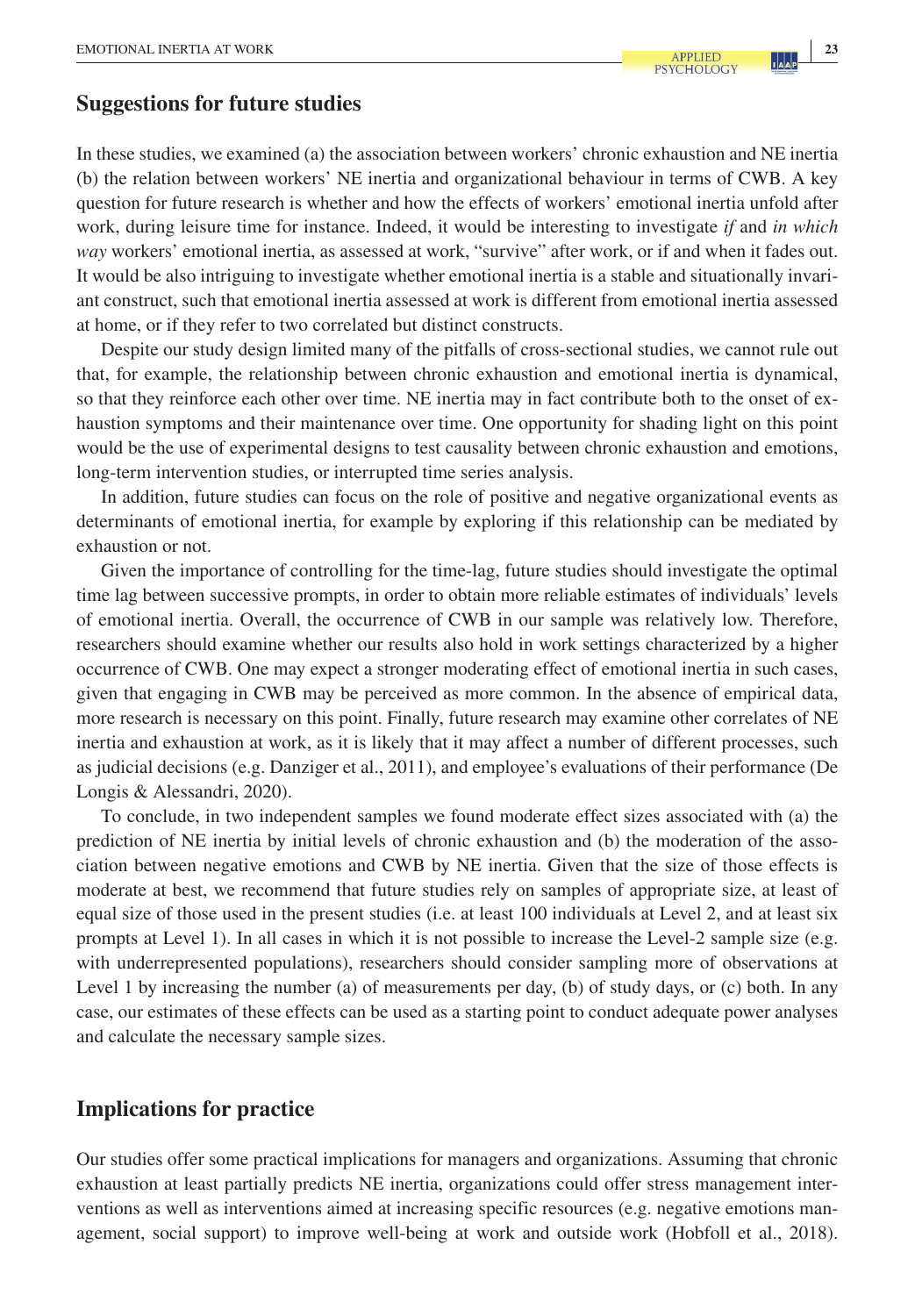Job design initiatives may also be of help to promote personal and organizational resources. Recent contributions have included emotions within models of work design, suggesting the importance of combining tasks, activities, and relationships in order to promote meaningful work and positive emotions (Parker, 2014). Further options for interventions include training programs aiming at enhancing employees' emotion regulation skills, as well as programs aiming at increasing the quality of the LMX relationship (see Ashkanasy et al., 2017). Finally, in order to prevent exhaustion, it seems important to help workers to detach and relax from work when being at home in order to increase recovery (Sonnentag et al., 2017). The promotion of healthy lifestyles and sleep quality might also help. Finally, our results indicate that NE inertia is related to workers' organizational behaviours that can impact organizations. Helping workers to manage their work-related emotions may therefore have also relevant benefits on the prevention of CWB.

# **CONFLICT OF INTEREST**

The authors declare they have no conflict of interest.

# **ETHICS STATEMENT**

Data were collected in line with the guidelines of the Ethics Committee of our universities.

# **DATA AVAILABILITY STATEMENT**

The data that support the findings of this study are available upon request by qualified scientists. The data are not publicly available due to privacy or ethical restrictions.

# **ORCID**

*Evelina De Longis* <https://orcid.org/0000-0002-0502-1236> Guido Alessandri **I**nttps://orcid.org/0000-0003-4731-5248

# **REFERENCES**

- Ashkanasy, N. M. (2003). Emotions in organizations: A multilevel perspective. In F. Dansereau & F. J. Yammarino (Eds.), *Research in multi-level issues* (Vol. *2*, pp. 9–54). Elsevier.
- Ashkanasy, N. M., & Humphrey, R. H. (2011). Current emotion research in organizational behavior. *Emotion Review*, *3*(2), 214–224. <https://doi.org/10.1177/1754073910391684>
- Ashkanasy, N. M., Troth, A. C., Lawrence, S. A., & Jordan, P. J. (2017). Emotions and emotional regulation in HRM. In M. R. Buckley, J. R. B. Halbesleben, & A. R. Wheeler (Eds.), *Research in personnel and human resources management* (pp. 1–52). Bingley.
- Bakker, A. B., & Costa, P. L. (2014). Chronic job burnout and daily functioning: A theoretical analysis. *Burnout Research*, *1*(3), 112–119.<https://doi.org/10.1016/j.burn.2014.04.003>
- Barsade, S. G., & Gibson, D. E. (2007). Why does affect matter in organizations? *Academy of Management Perspectives*, *21*(1), 36–59. <https://doi.org/10.5465/amp.2007.24286163>
- Basch, J., & Fisher, C. D. (2000). Affective events–emotions matrix: A classification of work events and associated emotions. In N. M. Ashkanasy, C. E. Hartel, & W. J. Zerbe (Eds.), *Emotions in the workplace* (pp. 36–48). Quorum Books.
- Bonito, J. A., Ruppel, E. K., & Keyton, J. (2012). Reliability estimates for multilevel designs in group research. *Small Group Research*, *43*(4), 443–467. <https://doi.org/10.1177/1046496412437614>
- Brose, A., Schmiedek, F., Koval, P., & Kuppens, P. (2015). Emotional inertia contributes to depressive symptoms beyond perseverative thinking. *Cognition and Emotion*, *29*(3), 527–538. <https://doi.org/10.1080/02699931.2014.916252>
- Caprara, G. V., Barbaranelli, C., Borgogni, L., & Perugini, M. (1993). The "Big Five Questionnaire": A new questionnaire to assess the Five Factor Model. *Personality and Individual Differences*, *15*(3), 281–288. [https://doi.](https://doi.org/10.1016/0191-8869(93)90218-R) [org/10.1016/0191-8869\(93\)90218-R](https://doi.org/10.1016/0191-8869(93)90218-R)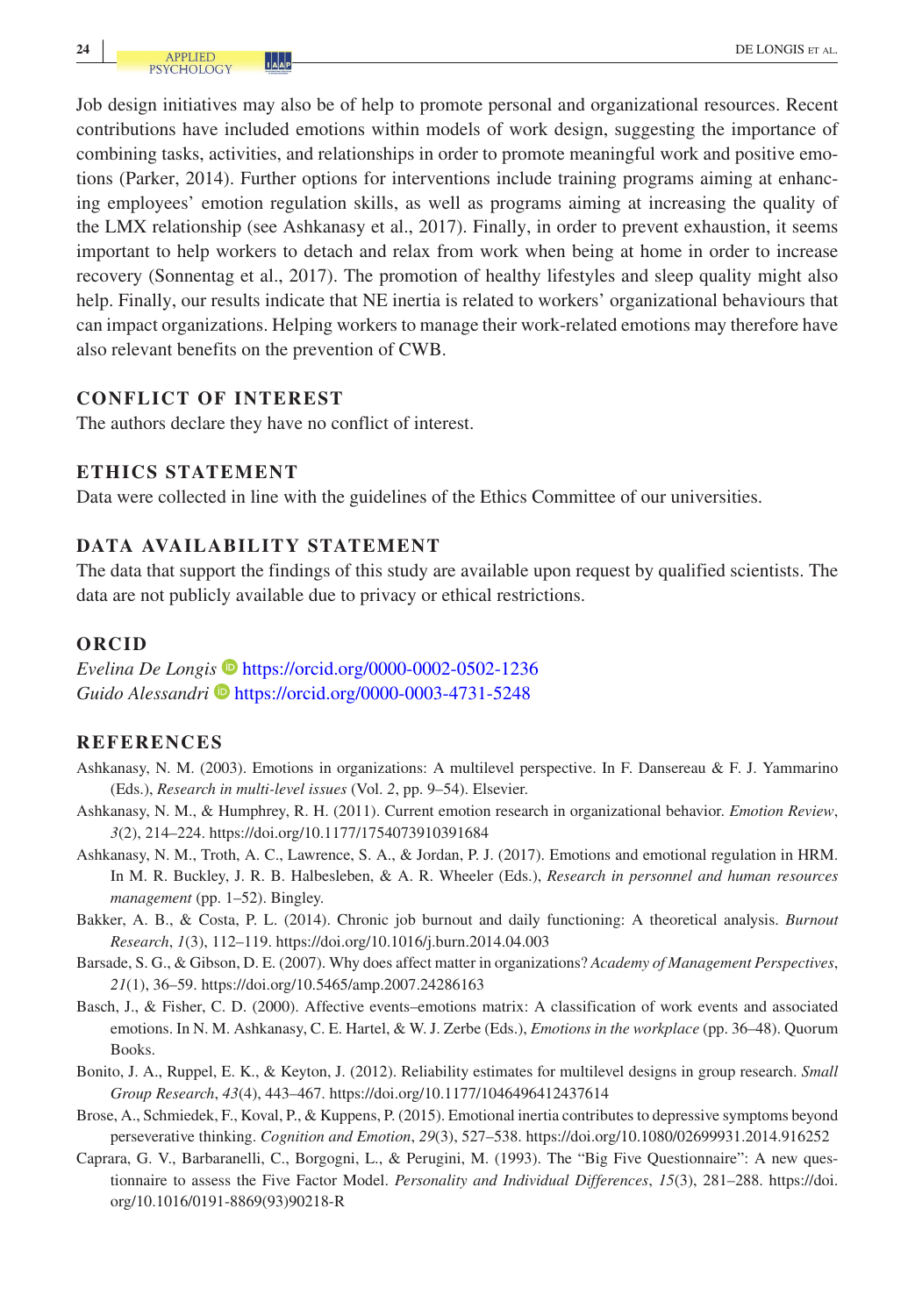- Clark, M. A., Robertson, M. M., & Carter, N. T. (2018). You spin me right round: A within-person examination of affect spin and voluntary work behavior. *Journal of Management*, *44*(8), 3176–3199. [https://doi.org/10.1177/01492](https://doi.org/10.1177/0149206316662315) [06316662315](https://doi.org/10.1177/0149206316662315)
- Dalal, R. S., Alaybek, B., & Lievens, F. (2020). Within-person job performance variability over short timeframes: Theory, empirical research, and practice. *Annual Review of Organizational Psychology and Organizational Behavior*, *7*, 421–449.<https://doi.org/10.1146/annurev-orgpsych-012119-045350>
- Dalal, R. S., & Hughes, L. T. (2020). A temporal perspective on organizational citizenship behavior and counterproductive work behavior. In Y. Griep & S. D. Hansen (Eds.), *Handbook on the temporal dynamics of organizational behavior* (pp. 75–90). Edward Elgar.
- Dalal, R. S., Lam, H., Weiss, H. M., Welch, E. R., & Hulin, C. L. (2009). A within-person approach to work behavior and performance: Concurrent and lagged citizenship-counterproductivity associations, and dynamic relationships with affect and overall job performance. *Academy of Management Journal*, *52*(5), 1051–1066. [https://doi.](https://doi.org/10.5465/amj.2009.44636148) [org/10.5465/amj.2009.44636148](https://doi.org/10.5465/amj.2009.44636148)
- Danziger, S., Levav, J., & Avnaim-Pesso, L. (2011). Extraneous factors in judicial decisions. *Proceedings of the National Academy of Sciences*, *108*(17), 6889–6892. <https://doi.org/10.1073/pnas.1018033108>
- De Longis, E., & Alessandri, G. (2020). Temporal dependency of emotional states at work and its relationship with dynamic performance. *Social Psychological Bulletin*, *15*(2), 1–21. <https://doi.org/10.32872/spb.2975>
- De Longis, E., Alessandri, G., & Ottaviani, C. (2020). Inertia of emotions and inertia of the heart: Physiological processes underlying inertia of negative emotions at work. *International Journal of Psychophysiology*, *155*, 210–218. <https://doi.org/10.1016/j.ijpsycho.2020.06.007>
- Diener, E., Thapa, S., & Tay, L. (2020). Positive emotions at work. *Annual Review of Organizational Psychology and Organizational Behavior*, *7*, 451–477.<https://doi.org/10.1146/annurev-orgpsych-012119-044908>
- Eid, M., & Diener, E. (1999). Intraindividual variability in affect: Reliability, validity, and personality correlates. *Journal of Personality and Social Psychology*, *76*(4), 662–676. <https://doi.org/10.1037/0022-3514.76.4.662>
- Einarsen, S. E., Hoel, H., Zapf, D., & Cooper, C. L. (Eds.). (2003). *Bullying and emotional abuse in the workplace. International perspectives in research and practice*. Taylor & Francis.
- Eisenberg, N., Fabes, R. A., & Guthrie, I. K. (1997). Coping with stress: The roles of regulation and development. In S. A. Wolchik & I. N. Sandier (Eds.), *Handbook of children's coping: Linking theory and intervention* (pp. 41–70). Plenum.
- Ekman, P., Friesen, W. V., & Ellsworth, P. (1972). *Emotion in the human face: Guidelines for research and an integration of findings*. Pergamon Press.
- Enders, C. K., & Tofighi, D. (2007). Centering predictor variables in cross-sectional multilevel models: A new look at an old issue. *Psychological Methods*, *12*(2), 121–138. <https://doi.org/10.1037/1082-989X.12.2.121>
- Frijda, N. H. (2006). *The laws of emotions*. Lawrence Erlbaum.
- Gable, S. L., Reis, H. T., & Elliot, A. J. (2000). Behavioral activation and inhibition in everyday life. *Journal of Personality and Social Psychology*, *78*(6), 1135–1149. <https://doi.org/10.1037/0022-3514.78.6.1135>
- Hamaker, E. L., & Grasman, R. P. (2015). To center or not to center? Investigating inertia with a multilevel autoregressive model. *Frontiers in Psychology*, *5*, 1492. <https://doi.org/10.3389/fpsyg.2014.01492>
- Hatfield, E., Cacioppo, J., & Rapson, R. (1994). *Emotional contagion*. CAU Press.
- Heimpel, S. A., Wood, J. V., Marschall, M. A., & Brown, J. D. (2002). Do people with low self-esteem really want to feel better? Self-esteem differences in motivation to repair negative moods. *Journal of Personality and Social Psychology*, *82*, 128–147.<https://doi.org/10.1037/0022-3514.82.1.128>
- Hemenover, S. H. (2003). Individual differences in rate of affect change. *Journal of Personality and Social Psychology*, *85*(1), 121–131.
- Hobfoll, S. E. (1989). Conservation of resources: A new attempt at conceptualizing stress. *American Psychologist*, *44*(3), 513–524.<https://doi.org/10.1037/0003-066X.44.3.513>
- Hobfoll, S. E. (2001). The influence of culture, community, and the nested-self in the stress process: Advancing conservation of resources theory. *Applied Psychology: An International Review*, *50*, 337–421. [https://doi.](https://doi.org/10.1111/1464-0597.00062) [org/10.1111/1464-0597.00062](https://doi.org/10.1111/1464-0597.00062)
- Hobfoll, S. E., Halbesleben, J., Neveu, J. P., & Westman, M. (2018). Conservation of resources in the organizational context. *Annual Review of Organizational Psychology and Organizational Behavior*, *5*, 103–128.
- Hobfoll, S. E., & Shirom, A. (2001). Conservation of resources theory: Applications to stress and management in the workplace. In R. T. Golembiewski (Ed.), *Handbook of organizational behavior* (pp. 57–80). Marcel Dekker.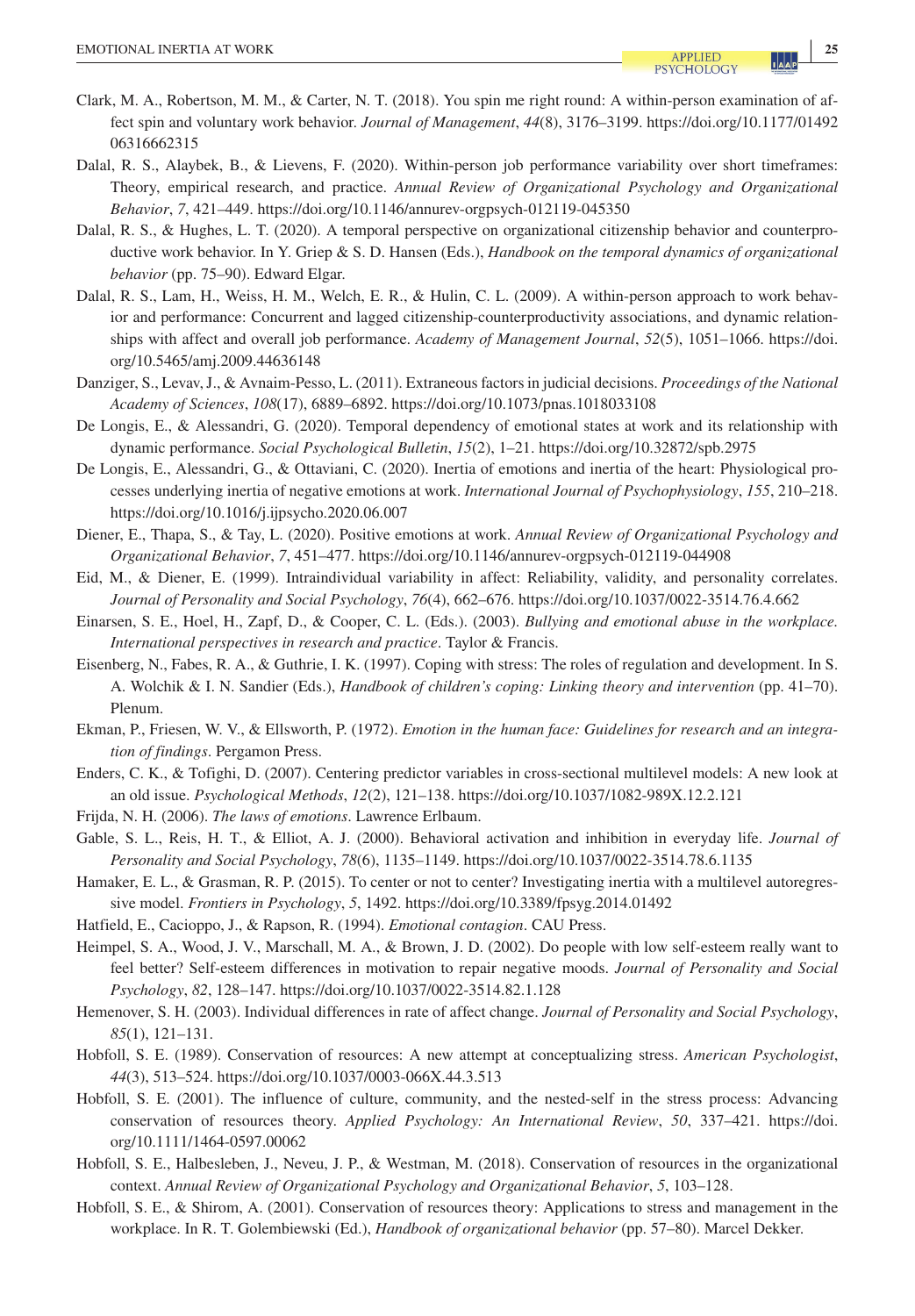**<sup>26</sup> |** DE LONGIS et al.

- Höhn, P., Menne-Lothmann, C., Peeters, F., Nicolson, N. A., Jacobs, N., Derom, C., Thiery, E., van Os, J., & Wichers, M. (2013). Moment-to-moment transfer of positive emotions in daily life predicts future course of depression in both general population and patient samples. *PLoS One*, *8*(9), e75655. <https://doi.org/10.1371/journal.pone.0075655>
- Houben, M., Van Den Noortgate, W., & Kuppens, P. (2015). The relation between short-term emotion dynamics and psychological well-being: A meta-analysis. *Psychological Bulletin*, *141*(4), 901–930. [https://doi.org/10.1037/](https://doi.org/10.1037/a0038822) [a0038822](https://doi.org/10.1037/a0038822)
- Hunter, E. M., & Penney, L. M. (2014). The waiter spit in my soup! Antecedents of customer-directed counterproductive work behavior. *Human Performance*, *27*(3), 262–281.<https://doi.org/10.1080/08959285.2014.913595>
- Jahng, S., Wood, P. K., & Trull, T. J. (2008). Analysis of affective instability in EMA: Indices using successive difference and group comparison via multilevel modeling. *Psychological Methods*, *13*, 345–375.
- Judge, T. A., Ilies, R., & Scott, B. A. (2006). Work–family conflict and emotions: Effects at work and at home. *Personnel Psychology*, *59*(4), 779–814.<https://doi.org/10.1111/j.1744-6570.2006.00054.x>
- Kashdan, T. B., & Rottenberg, J. (2010). Psychological flexibility as a fundamental aspect of health. *Clinical Psychology Review*, *30*(7), 865–878. <https://doi.org/10.1016/j.cpr.2010.03.001>
- Kenny, D. (1979). *Correlation and causality*. Wiley.
- Koval, P., Butler, E. A., Hollenstein, T., Lanteigne, D., & Kuppens, P. (2015). Emotion regulation and the temporal dynamics of emotions: Effects of cognitive reappraisal and expressive suppression on emotional inertia. *Cognition & Emotion*, *29*(5), 831–851. <https://doi.org/10.1080/02699931.2014.948388>
- Koval, P., & Kuppens, P. (2012). Changing emotion dynamics: Individual differences in the effect of anticipatory social stress on emotional inertia. *Emotion*, *12*, 256–267.<https://doi.org/10.1037/a0024756>
- Koval, P., Kuppens, P., Allen, N. B., & Sheeber, L. (2012). Getting stuck in depression: The roles of rumination and emotional inertia. *Cognition & Emotion*, *26*(8), 1412–1427. <https://doi.org/10.1080/02699931.2012.667392>
- Koval, P., Pe, M. L., Meers, K., & Kuppens, P. (2013). Affect dynamics in relation to depressive symptoms: Variable, unstable or inert? *Emotion*, *13*(6), 1132–1141.<https://doi.org/10.1037/a0033579>
- Koval, P., Sütterlin, S., & Kuppens, P. (2016). Emotional inertia is associated with lower well-being when controlling for differences in emotional context. *Frontiers in Psychology*, *6*, 1997. <https://doi.org/10.3389/fpsyg.2015.01997>
- Kuppens, P., Allen, N. B., & Sheeber, L. B. (2010). Emotional inertia and psychological maladjustment. *Psychological Science*, *21*, 984–991.<https://doi.org/10.1177/0956797610372634>
- Kuppens, P., Oravecz, Z., & Tuerlinckx, F. (2010b). Feelings change: Accounting for individual differences in the temporal dynamics of affect. *Journal of Personality and Social Psychology*, *99*(6), 1042–1060. [https://doi.org/10.1037/](https://doi.org/10.1037/a0020962) [a0020962](https://doi.org/10.1037/a0020962)
- Kuppens, P., Sheeber, L. B., Yap, M. B. H., Whittle, S., Simmons, J. G., & Allen, N. B. (2012). Emotional inertia prospectively predicts the onset of depressive disorder in adolescence. *Emotion*, *12*(2), 283–289. [https://doi.](https://doi.org/10.1037/a0025046) [org/10.1037/a0025046](https://doi.org/10.1037/a0025046)
- LeBlanc, M. M., & Kelloway, E. K. (2002). Predictors and outcomes of workplace violence and aggression. *Journal of Applied Psychology*, *87*(3), 444–453.<https://doi.org/10.1037/0021-9010.87.3.444>
- Maslach, C., & Jackson, S. E. (1981). The measurement of experienced burnout. *Journal of Organizational Behavior*, *2*(2), 99–113. <https://doi.org/10.1002/job.4030020205>
- Maslach, C., Schaufeli, W. B., & Leiter, M. P. (2001). Job burnout. *Annual Review of Psychology*, *52*, 397–422. [https://](https://doi.org/10.1146/annurev.psych.52.1.397) [doi.org/10.1146/annurev.psych.52.1.397](https://doi.org/10.1146/annurev.psych.52.1.397)
- Miner, A. G., & Glomb, T. M. (2010). State mood, task performance, and behavior at work: A within-persons approach. *Organizational Behavior and Human Decision Processes*, *112*, 43–57.<https://doi.org/10.1016/j.obhdp.2009.11.009>
- Neuman, J. H., & Baron, R. A. (2005). Aggression in the workplace: A social-psychological perspective. In S. Fox & P. E. Spector (Eds.), *Counterproductive work behavior: Investigations of actors and targets* (pp. 13–40). APA.
- Parker, S. K. (2014). Beyond motivation: Job and work design for development, health, ambidexterity, and more. *Annual Review of Psychology*, *65*, 661–691. <https://doi.org/10.1146/annurev-psych-010213-115208>
- Penney, L. M., & Spector, P. E. (2005). Job stress, incivility, and counterproductive workplace behavior (CWB): The moderating role of negative affectivity. *Journal of Organizational Behavior*, *26*(5), 777–796.
- Podsakoff, P. M., MacKenzie, S. B., Lee, J. Y., & Podsakoff, N. P. (2003). Common method biases in behavioral research: A critical review of the literature and recommended remedies. *Journal of Applied Psychology*, *88*(5), 879– 903. <https://doi.org/10.1037/0021-9010.88.5.879>
- Raudenbush, S. W., & Bryk, A. S. (2002). *Hierarchical Linear Models: Applications and data analysis methods* (2nd ed.). Sage.